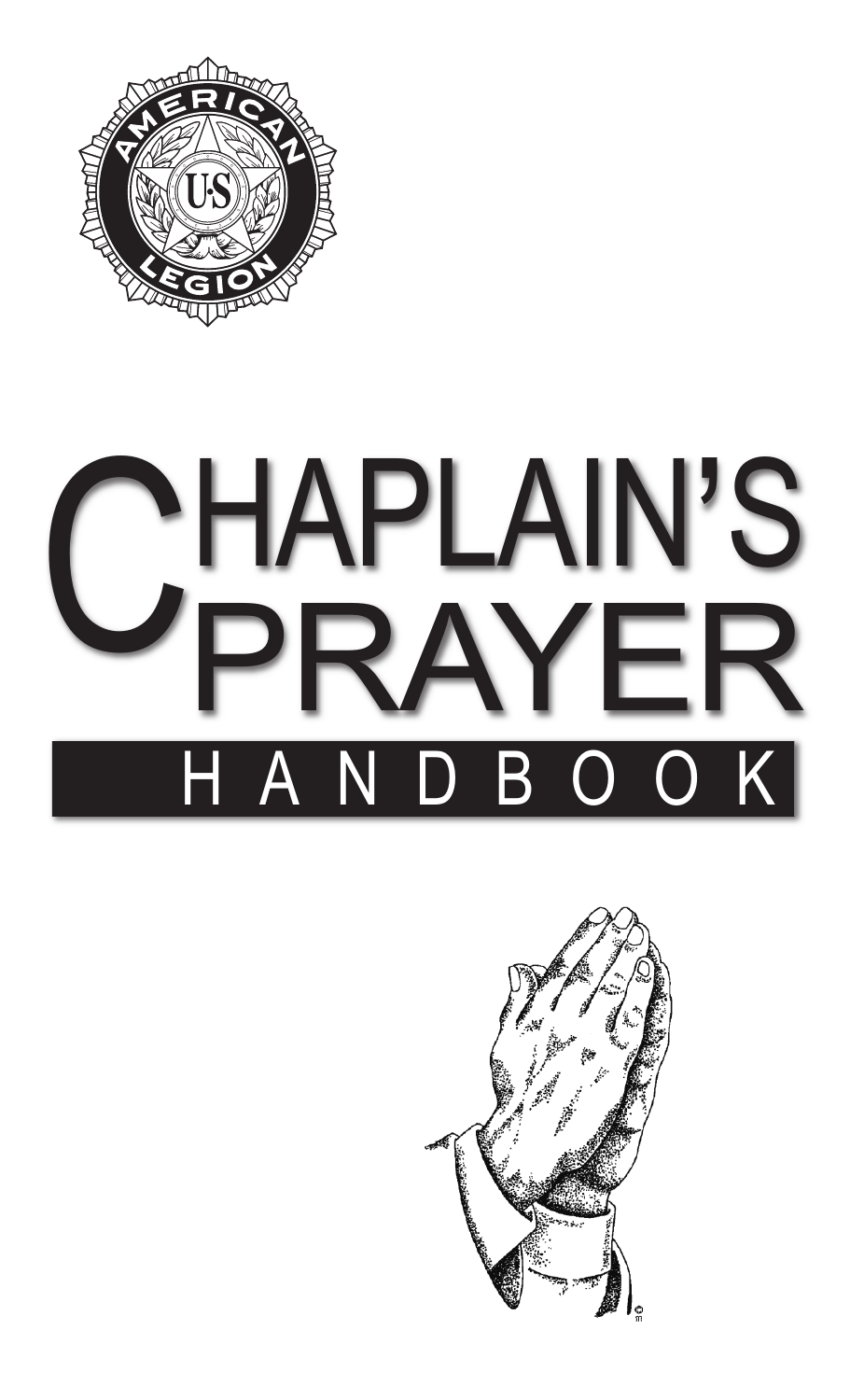# FAITH-MIGHTY FAITH-THE PROMISE SEES AND RESTS ON THAT ALONE-LAUGHS AT IMPOSSIBILITIES AND SAYS IT SHALL BE DONE

-Charles Wesley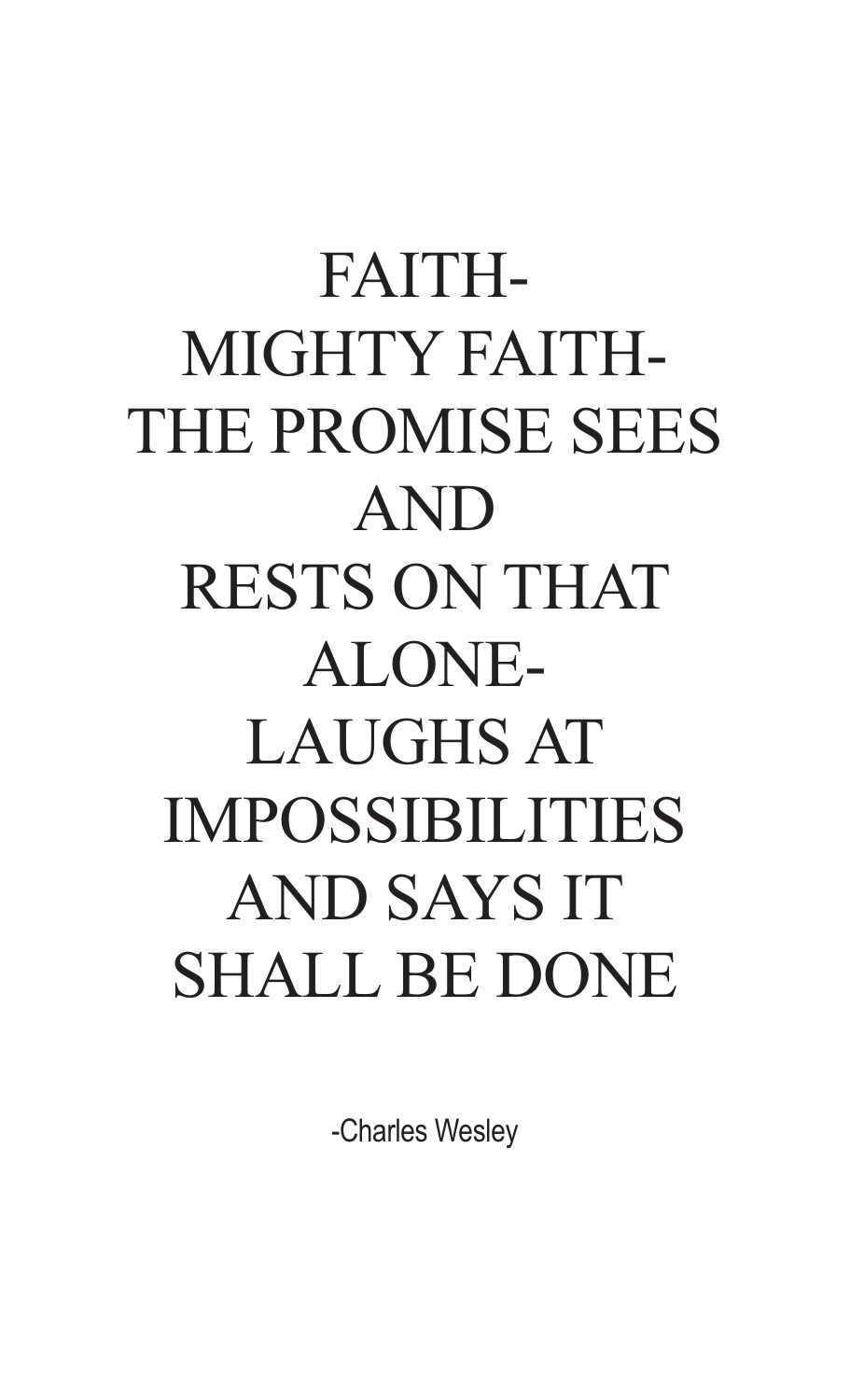# Table of Contents

| Benedictions 2-3                   |
|------------------------------------|
| Committal Prayers 3-6              |
|                                    |
| Flag Folding Program 13-14         |
|                                    |
| Flanders Field  16                 |
| Four Chaplains Prayers 17-19       |
| Invocations 19-21                  |
| POW/MIA Prayer 21                  |
| Sailor's Prayer and Poem 22-23     |
| Seriously III Veterans 24          |
| Table Graces 25                    |
| Traditional Prayers26              |
| Washington's Prayer for the United |
| States of America27                |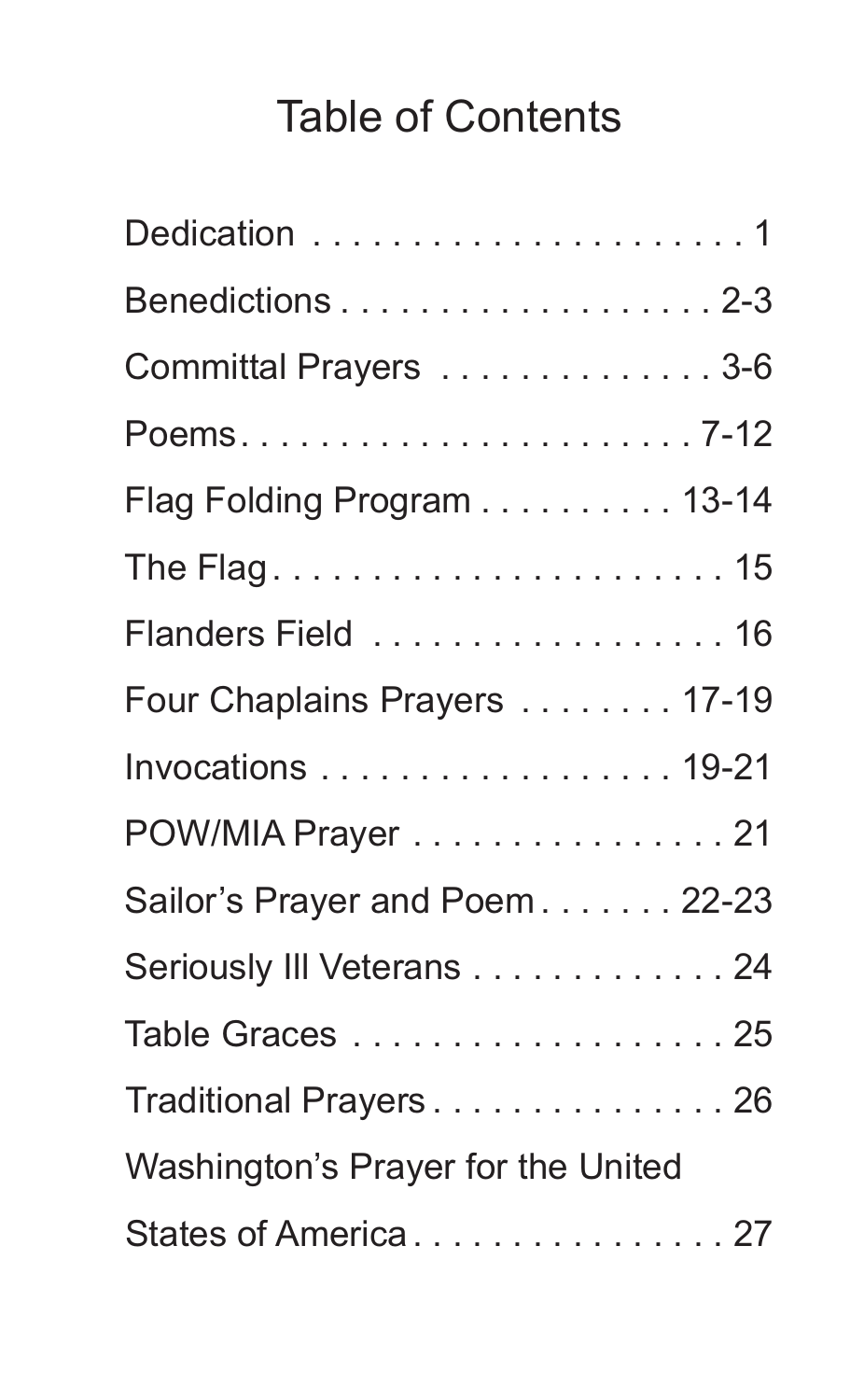This book is dedicated to ALL who endeavor to enhance our organization through becoming an American Legion Chaplain

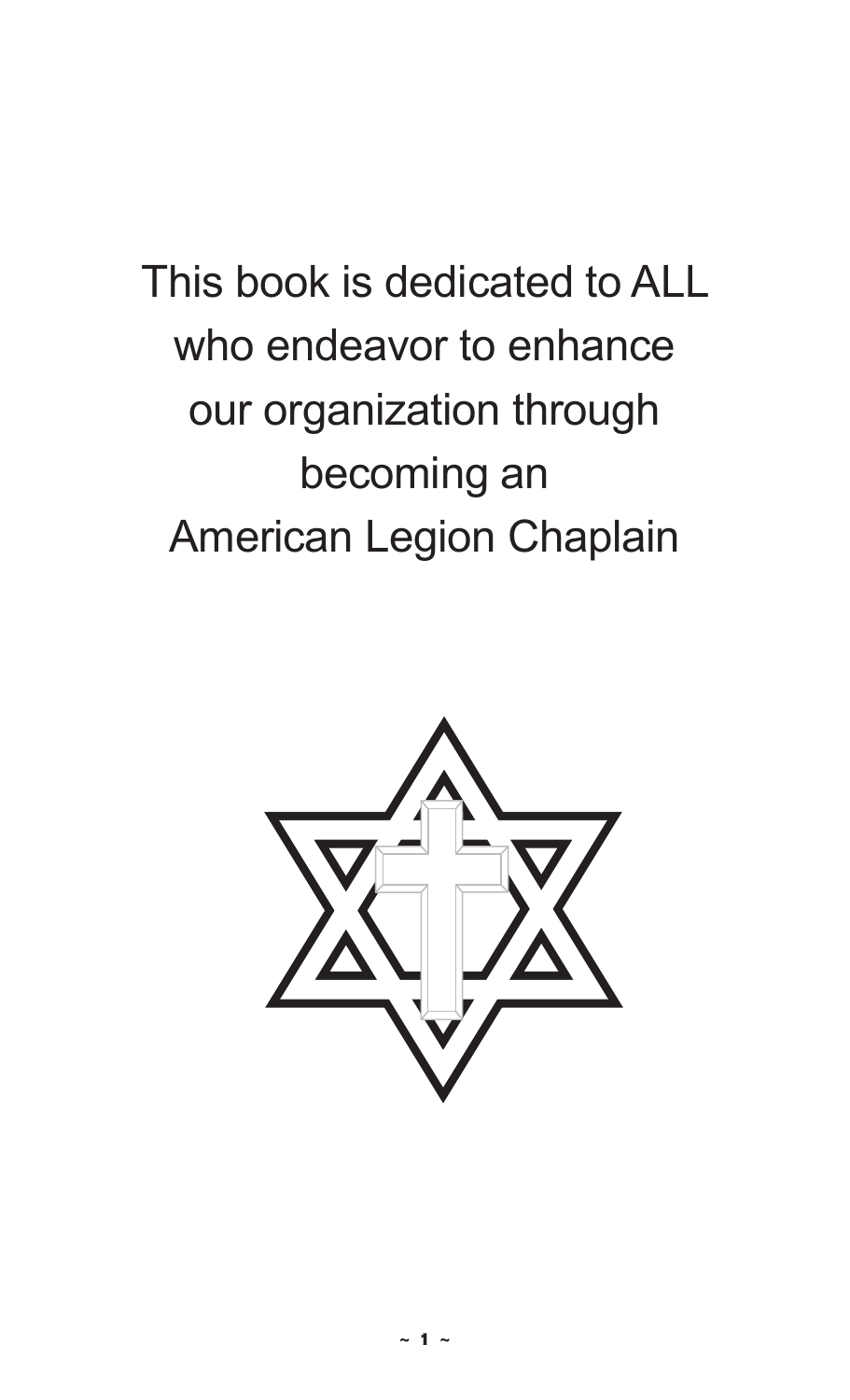#### **Benedictions**

Our Heavenly Father; With heads bowed in tribute to our fallen comrades, we bring this meeting to a close. Let us not only remember the POW's and MIA's still unaccounted for but let us also remember our brave men and women now on peace-keeping missions throughout the world. We ask that you keep them safe. Before we part and go our separate ways we pause to think of our members who are experiencing difficult times. For them and their families, we pray for strength and courage, and finally, Dear Father, in the silence of this moment, we dedicate our selves anew. For God and Country, Amen.

Rev. Robert 'Mac' McIntire

O Lord, on this day grant to the living grace and harmony, to the long departed everlasting rest, to us and all your servants, the promise of a light to guide us on our way. May the Lord bless us and make his face to shine upon us. May the Lord give us peace this day and forever, Amen. Mac Quarric, Post 38 Chaplain

We thank you Lord for the opportunity to gather together this day to pay homage to those brave men and women who have gone before us. We ask your blessings on them so that they may rest in peace, Amen.

Author Unknown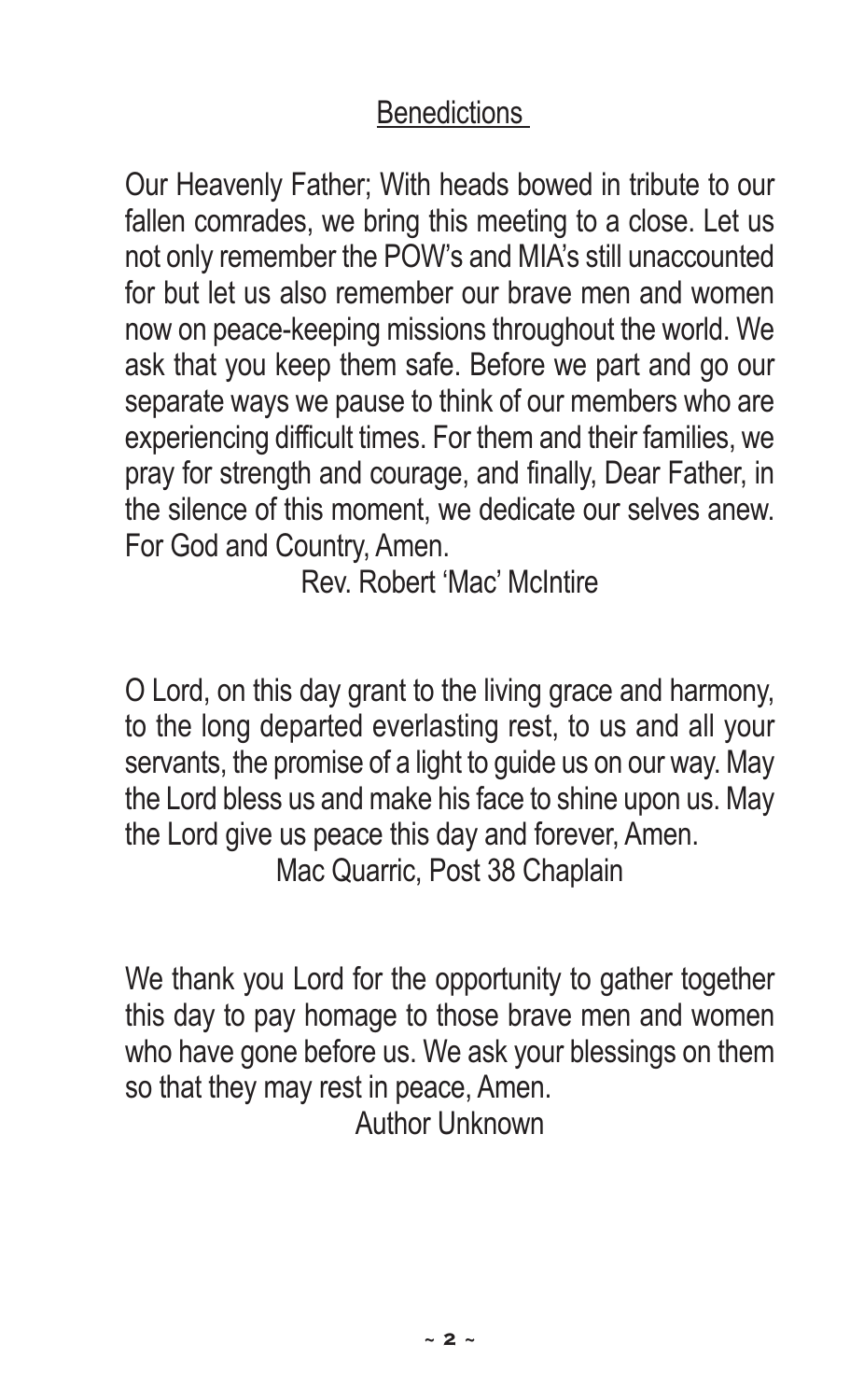Lord, as we depart to go our separate ways, we ask your blessing for our nation. Grant us strength and courage to carry on in service to You, our God, and to our country. Challenge us by our example to honor our veterans, both living and departed, each and every day. Be with our leaders in The American Legion, other veteran's organizations and to those that represent us in state and federal government. Bless our veterans who lie in sickness and poor health. Grant them comfort and knowledge that they are not forgotten. Bless the families of those whose loved ones are still listed as POW/MIA's.And, finally O Lord, in this moment of silence we dedicate ourselves anew for 'God and Country' In your name we pray, Amen.

Al Lietzow, Post 24, Past Department Chaplain

Heavenly Father, creator of us all, thank You for this day. It has been a blessing to experience our portion of all that is. Blessed be as we become even more aware of all that surrounds us and is ours for the asking. Guide us each moment that we may be truly aware of our actions, thought and intent. There is true peace in knowing our provider. Thank you, thank you and blessed be. Amen

Rev. Fred L Rich, Past Department Chaplain

May the Lord bless us and keep us. May the Lord make His face shine upon us and be gracious unto us. May the Lord lift up His countenance upon us and give us peace this day and forever, Amen.

Bob Sapp, Past Department Chaplain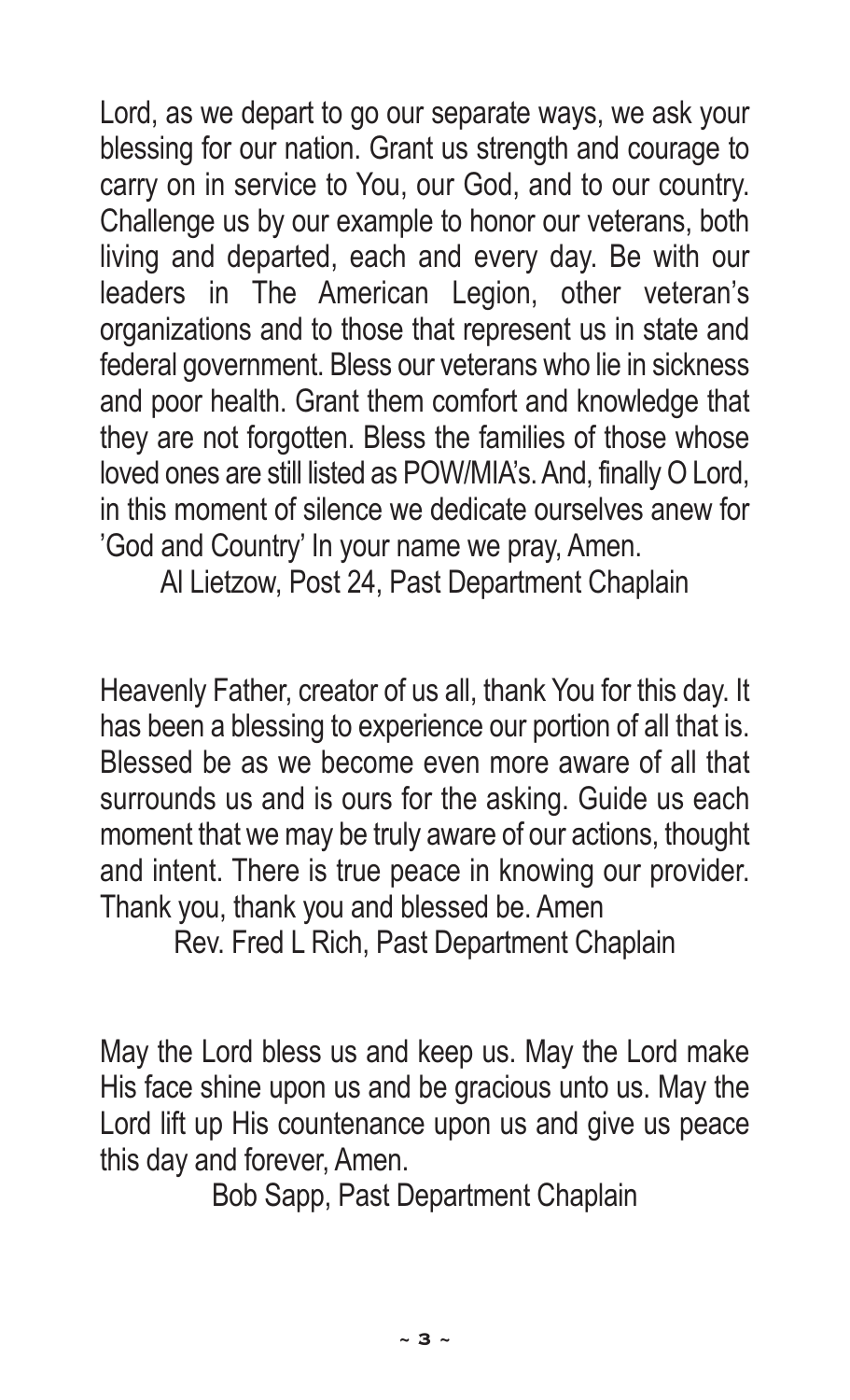May the strength of God sustain us May the power of God preserve us May the Hand of God protect us May the Way of God direct us May the love of God go with us this day and forever Amen Bob Sapp, Past Department Chaplain

Dismiss us with your blessing, O Lord, as we leave this \_\_\_\_\_\_\_\_, keep us mindful of those things we have said and heard this meeting. Let us remember every day the many sacrifices of all our veterans. Bless and protect our land of America and keep us, as Legionnaires, always devoted to God and Country. Grant that we may ever be defended by your power. Amen

Howard Huettner, Post 58

#### **Committal Prayers**

Receive, O Father, the soul of our comrade departed, and grant him an entrance into your heavenly kingdom where he may know the joy of everlasting life according to your promise. Amen

Bob Sapp, Past Department Chaplain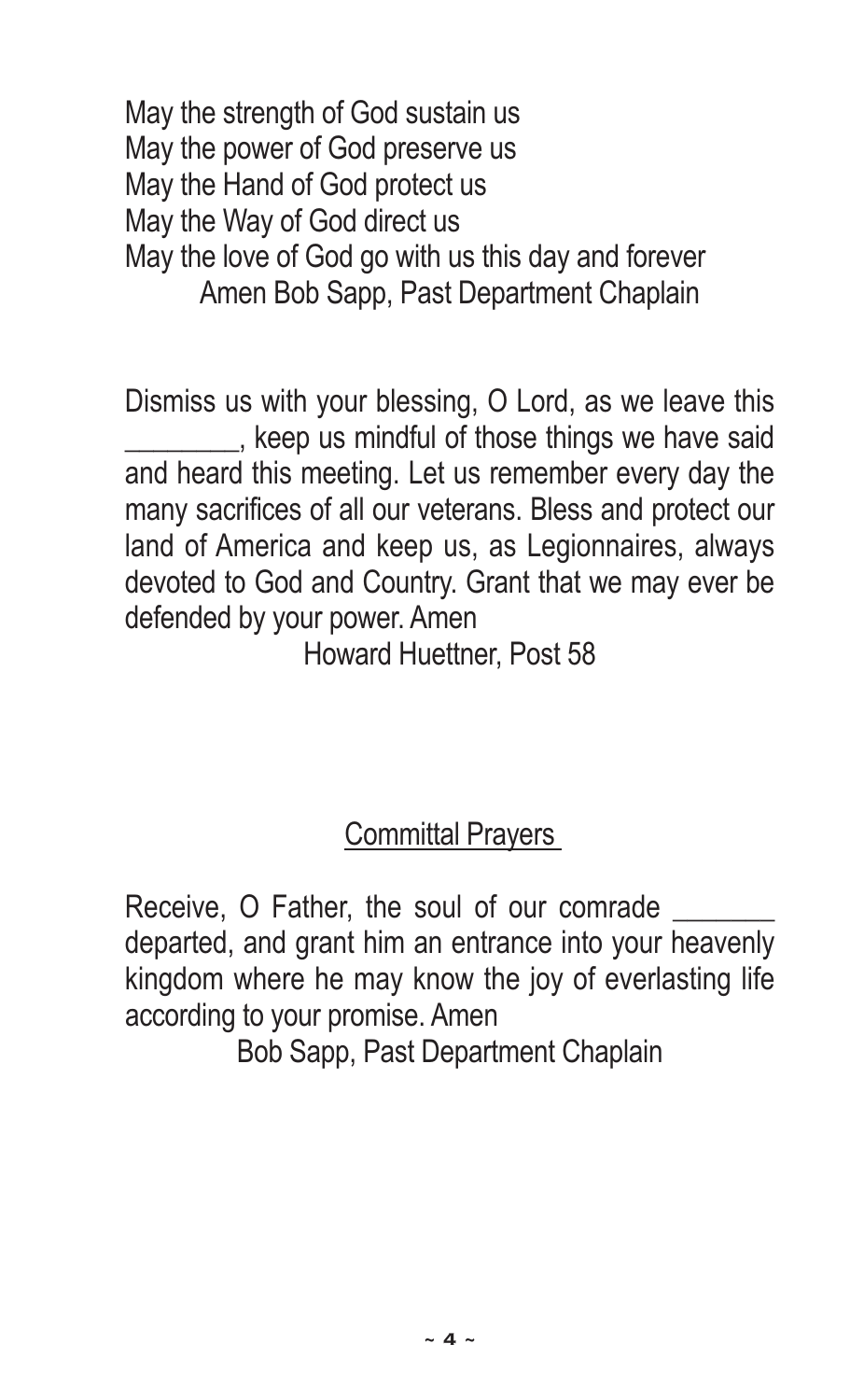Unto Almighty God we commend the soul of our departed comrade \_\_\_\_\_\_\_\_\_ and we commit his/ her body to the ground (deep, elements or resting place). Earth to earth, ashes to ashes, dust to dust. In steadfast faith that as he/she has borne the im-age of the earthy so he/she shall bear the image of the heavenly in your everlasting kingdom. Amen.

Bob Sapp, Past Department Chaplain

God, Father of us all, we consecrate our dearly departed loved one, \_\_\_\_\_\_\_\_\_, into your keeping. Let us remember him/her for all his/her actions and deeds with pride and love. Bless our departed comrade and keep him unto you. Please bless these family members and friends now in their great sorrow and need. Let them remember our comrade with reverence knowing he is in your care. Thank you Lord. Amen

William G. Weaver, Post 159

Dear family and friends, we are gathered here to bid a final farewell to the body of our dear entrusting his/her body to the elements. We hereby commit his/her physical body to its final resting place with the knowledge that from the earthly house the spirit has a dwelling place with our divine creator. As you come into the world so be it as you go now and forever more. Amen

Rev. Fred. L. Rich, Past Department Chaplain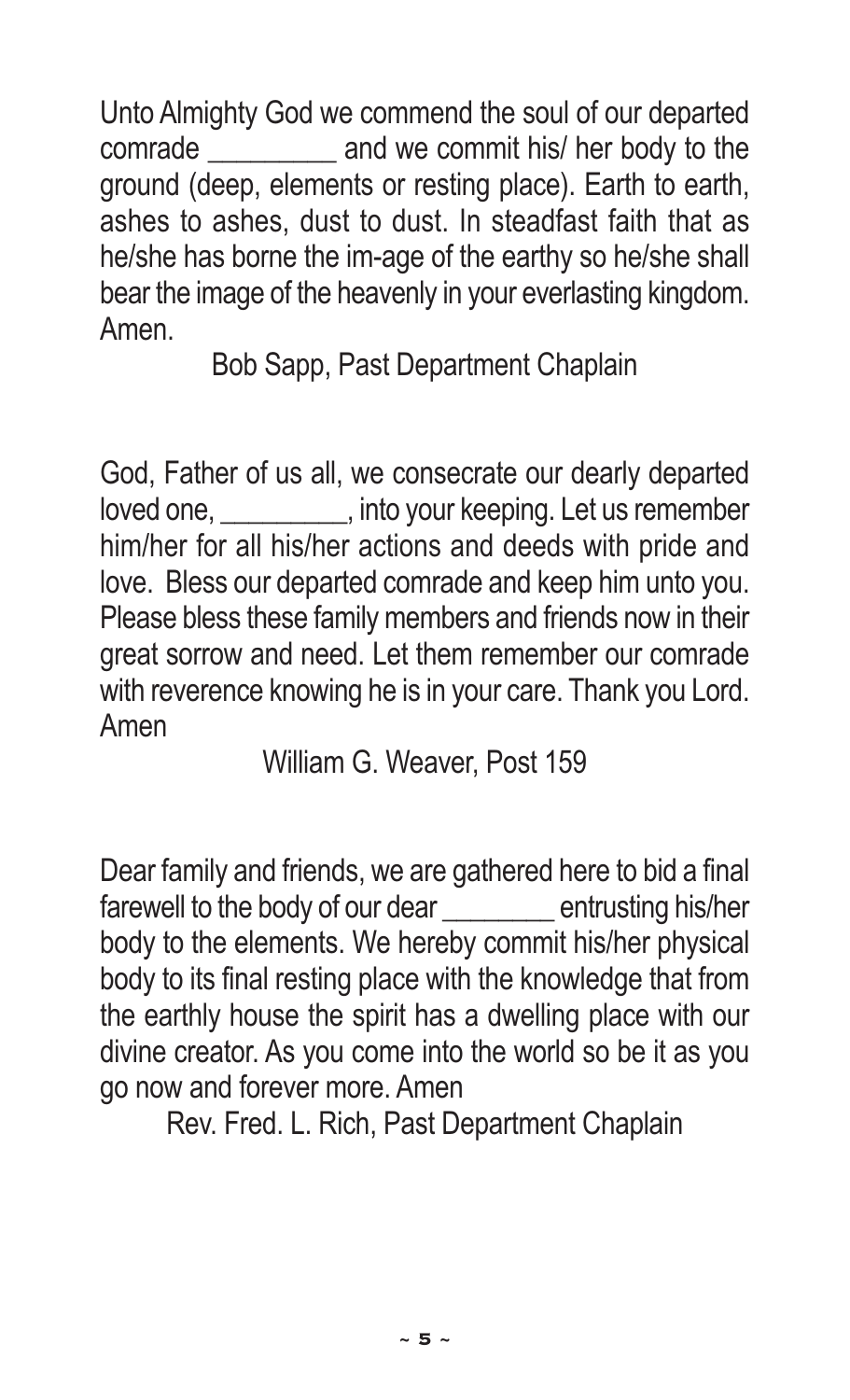#### To follow one of the suggested services in the Officer's Manual

Almighty and Eternal God, our Heavenly Creator who has dominion over life and death, grant to us the grace to remember with love and reverence **contains the valiant** and honored departed comrade. Grant peace and eternal rest to him and to all those other veterans who have gone before us and now lie here in quiet solitude. And Lord, make us ready for our final hour. We ask that You strengthen and console us who now sorrow and bestow on us Your everlasting blessing. We ask that You help each of us here to support each other and we ask that You make us an instrument of Your peace. Where there is hatred, let us sow love; where there is injury, pardon; where there is doubt, faith; where there is despair, hope; where there is darkness, light; and where there is sadness, joy. Grant that we may not seek so much to be consoled as to console; to be understood as to understand; to be loved as to love. For it is in giving that we receive; it is in pardoning that we are pardoned and in dying that we are born to eternal life. And now, I invite all veterans here in this assembly to render a final salute to our departed fellow veteran.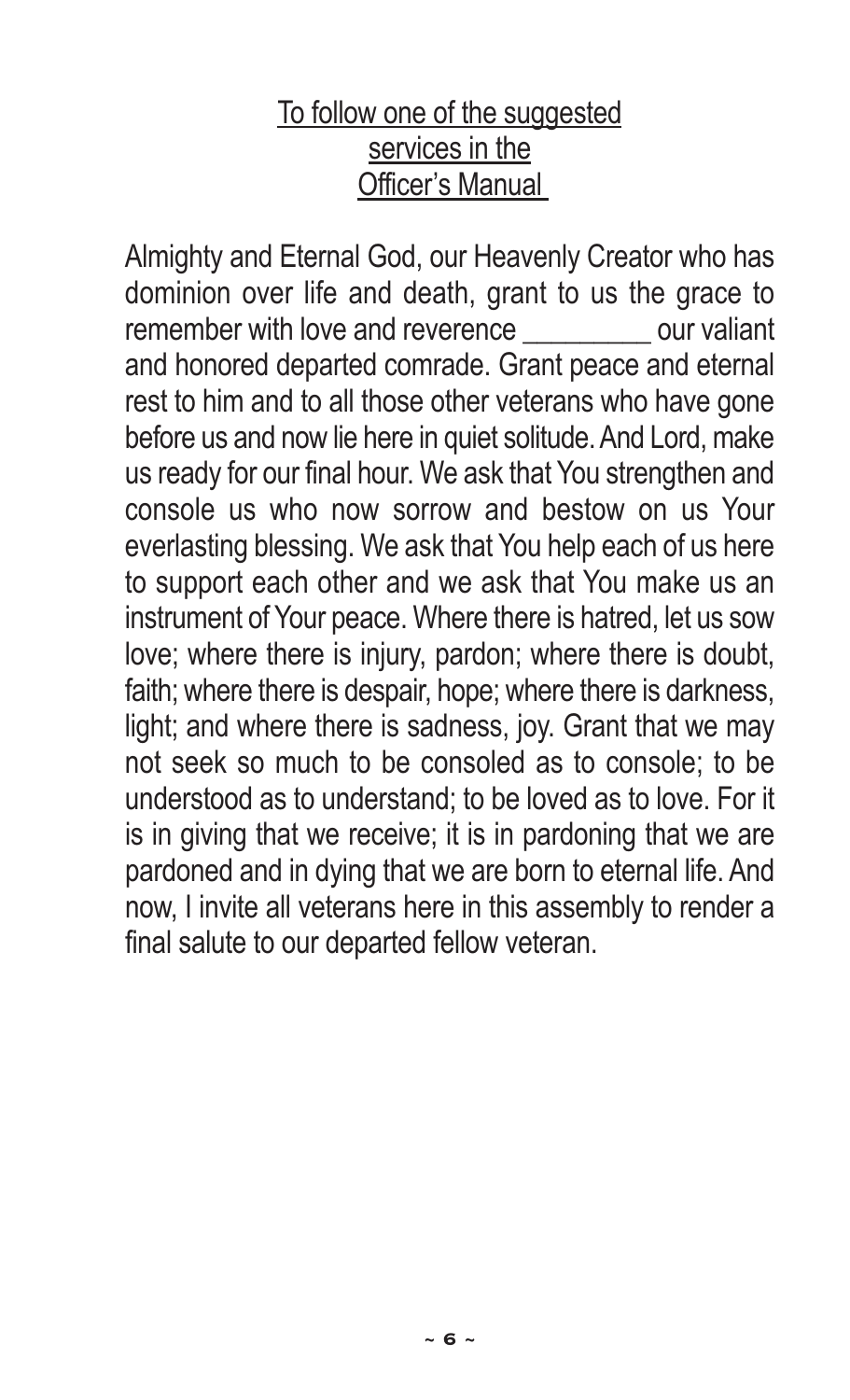I'm Free

Don't grieve for me, for now I'm free I'm following the path God laid for me. I took His hand when I heard Him call I turned by back and left it all.

I could not stay another day To laugh, to love, to work or play Tasks left undone must stay that way, I found that place at the close of the day.

If my parting has left a void, Then fill it with remembered joy. A friendship shared, a laugh, a kiss, Ah yes, these things, I too will miss.

Be not burdened with times of sorrow, I wish you the sunshine of tomorrow. My life's been full, I savored much. Good friends, good times, a loved one's touch.

Perhaps my time seemed all too brief, Don't lengthen it now with undue grief. Lift up your heart and share with me God wanted me now, He set me free.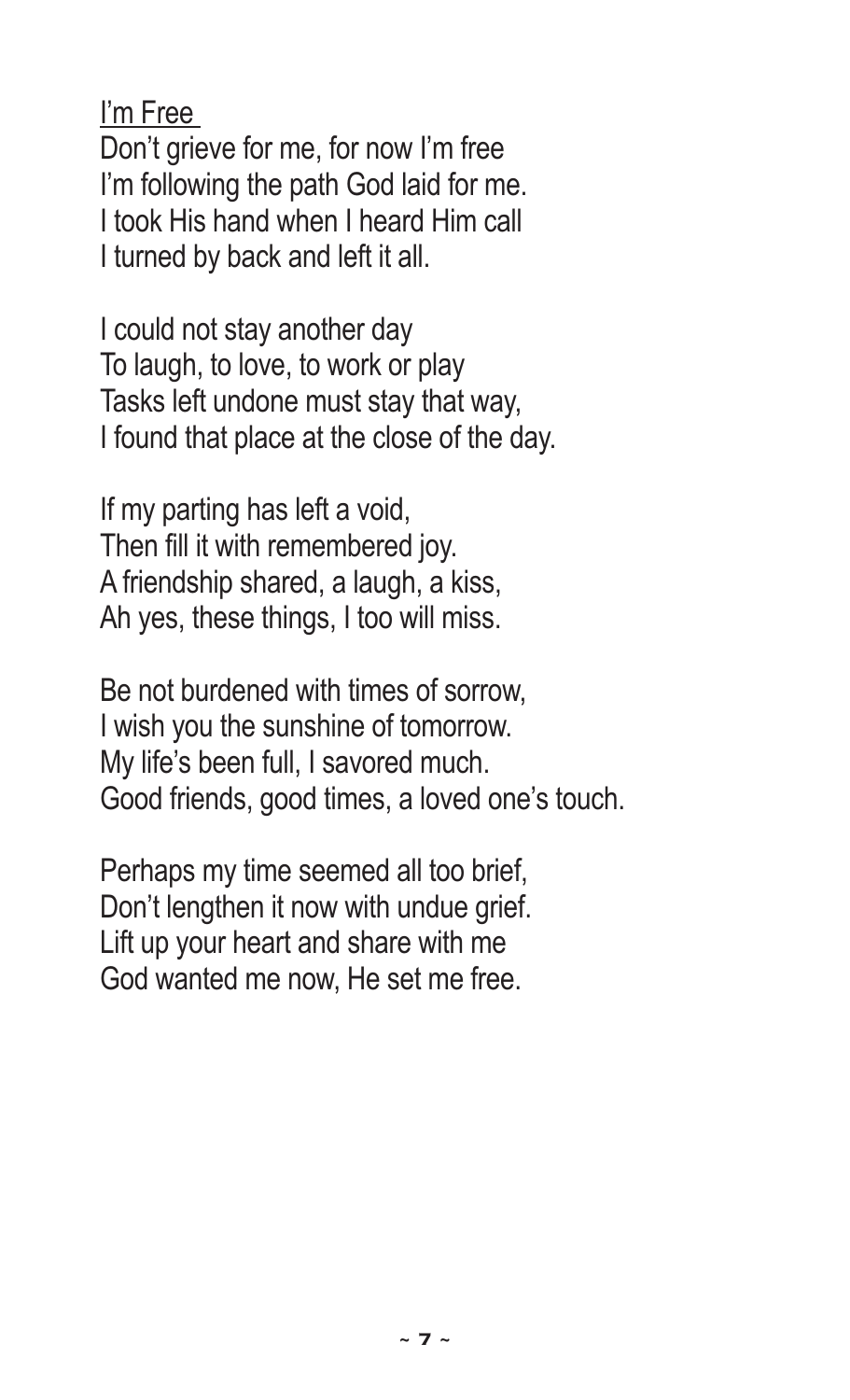I Am

Do not stand by my grave and cry I am not there, I do not die. I am a thousand winds that blow. I am the diamond glint of snow. I am the sunlight on ripened grain. I am the gentle autumn rain. When you wake in the morning hush. I am the swift, uplifting rush of Circling birds in flight. I am the soft starlight at night Do not stand at my grave and cry I am not there, I do not die.

In Loving Memory

Oh God, almighty and merciful, who brought us here as Navy Veterans who proudly served for the peace and freedoms that our great county stands for. We are here today to honor the memory of our departed comrades - Heroes All -they are not lost or forgotten. We trust their souls to eternal rest in the loving care of our Creator and Savior. Their memory shall ever live in the minds of all shipmates, relatives, friends and those who show pride in our country.

Oh Lord, send your blessing and love on our living comrades who are not with us today and watch over all shipmates who continue to sail on the USS Gunston Hall. Keep us ever mindful to sail straight to the Post of Heaven. God bless everyone here and God bless America.

George B. Leytem, Post 330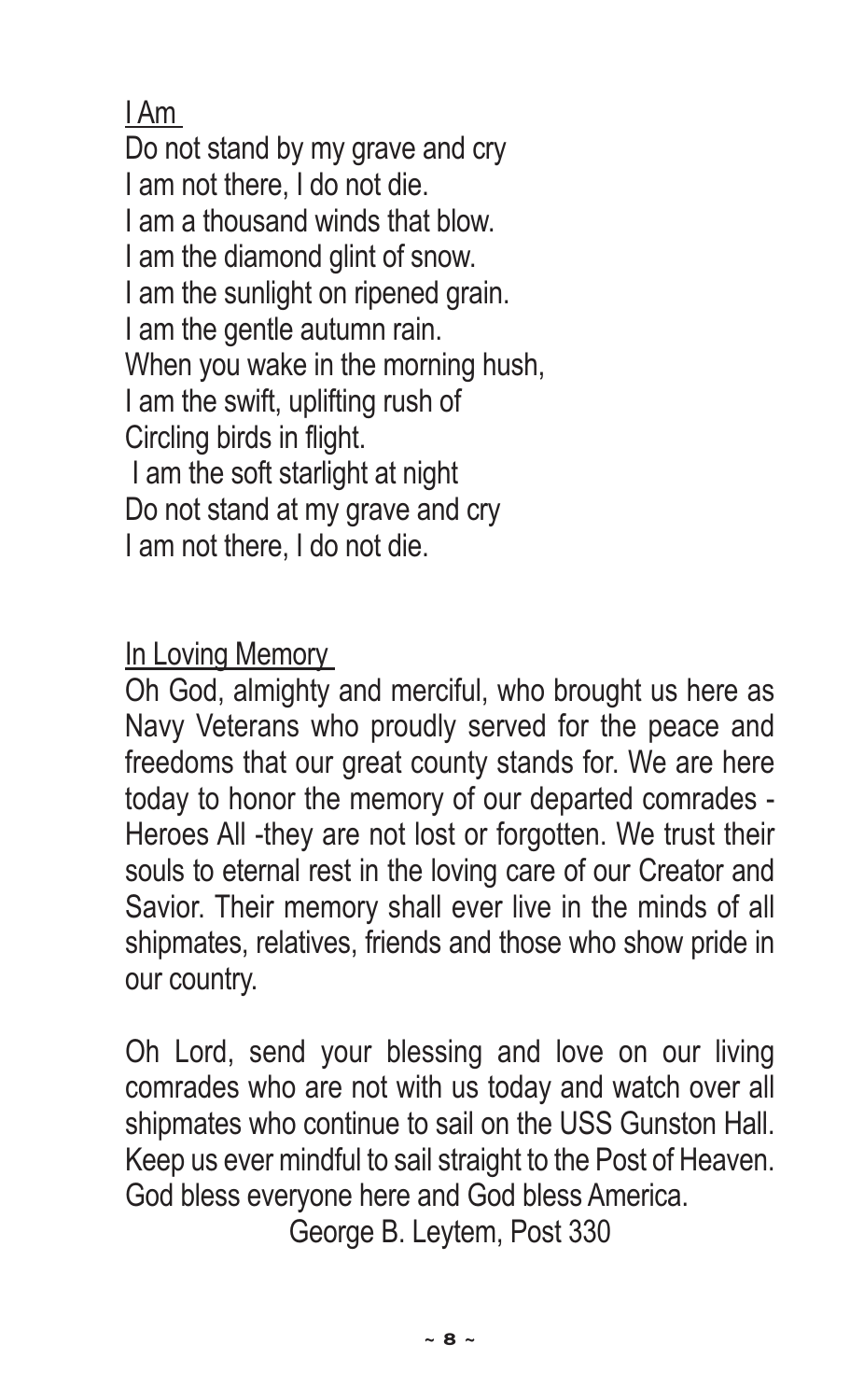#### Safely Home

I am home in heaven, dear ones, Oh, so happy and so bright There is perfect joy and beauty In this everlasting light.

All the pain and grief is over, Every restless tossing passed. I am now at peace forever, Safely home in heaven at last.

Then you must not grieve so sorely, For I love you dearly still. Try to look beyond earth's shadows. Pray to trust our Father's will.

There is work still waiting for you, So you must not idly stand; Do it now while life remains You shall rest in God's land When that work is all completed. He will gently call you home. Oh, the rapture of that meeting, Oh, the joy to see you come Fred Campaglive, Post 284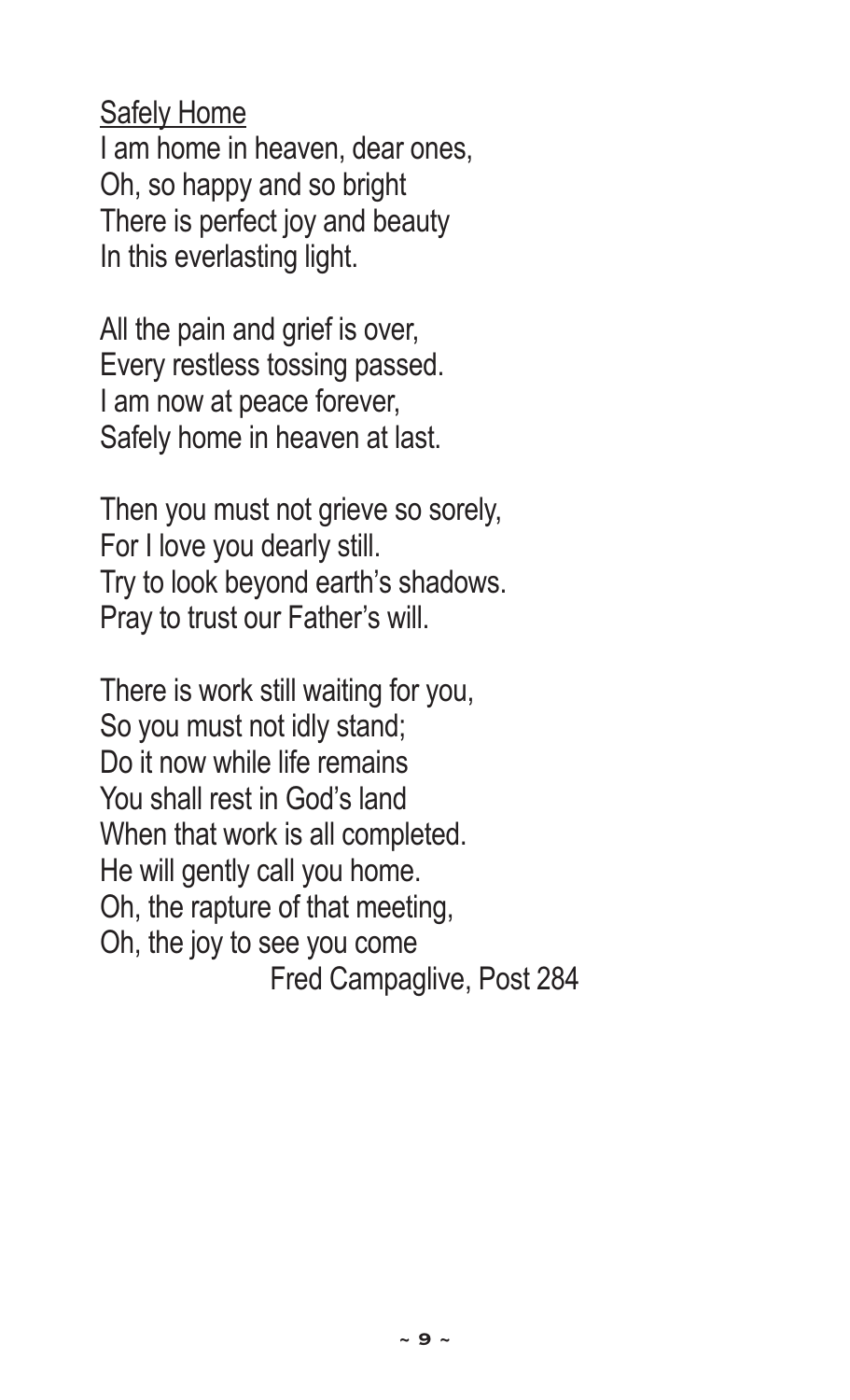The Traveler He has put on invisibility. Dear Lord, I cannot see-But this I know, although the road ascends, And passes from my sight, That there will be no night; That You will take him gently by the hand And lead him on Along the road of life that never ends, And will find it is not death but dawn. I do not doubt that You are there as here, And You will hold him dear. Our life did not begin with birth, It is not of the earth; And this that we call death, it is no more Than the opening and closing of a door-And in Your house how many rooms must be Beyond this one where we rest momentarily.

Dear Lord, I thank You for the faith that frees, The love that knows it cannot lose its own; The love that looking through the shadows, sees That You and he and I are ever one! James Dillet Freeman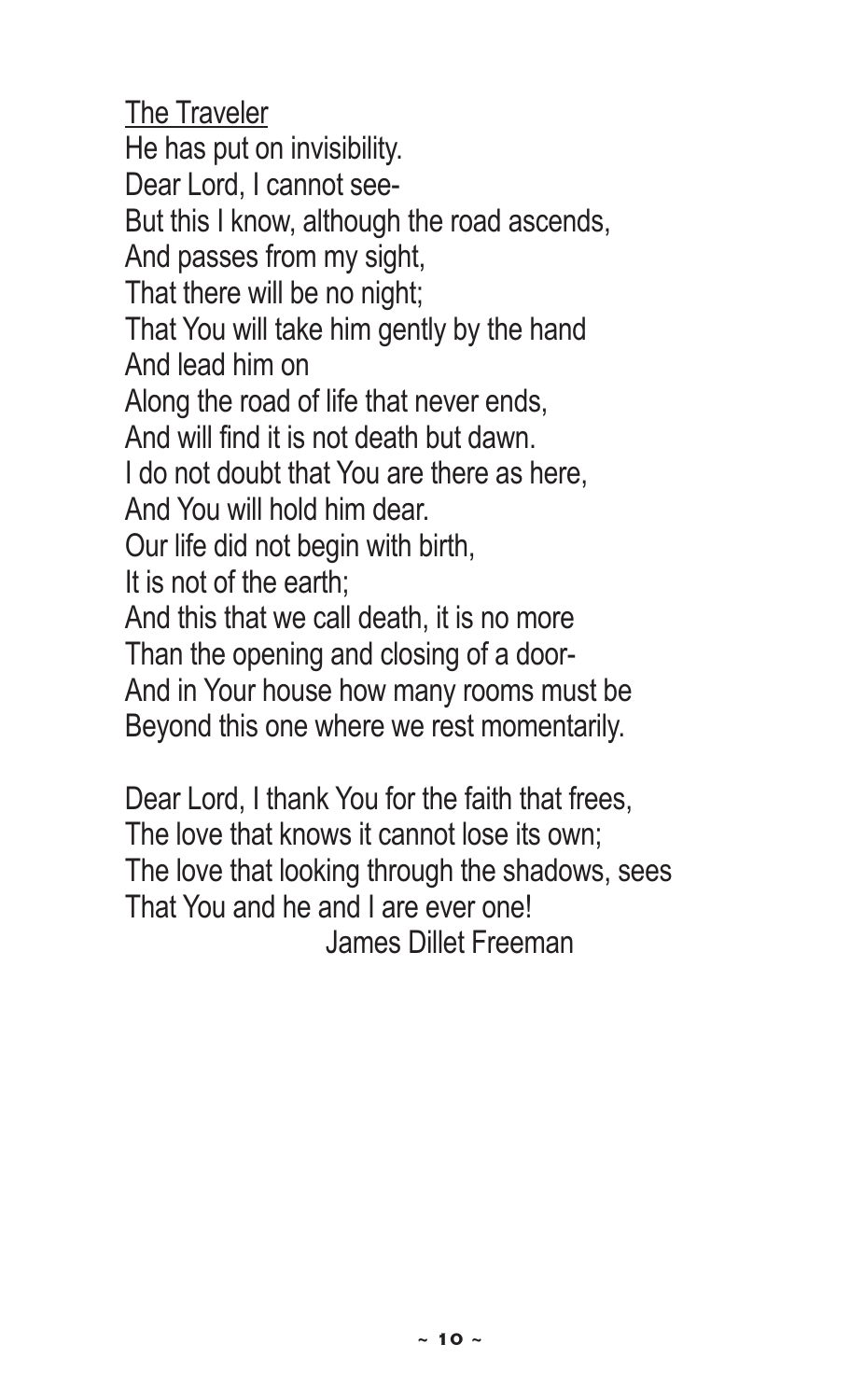Mere Boys

As old soldiers should we just fade away?

Today we awoke to the sounds of birds…

not bombs

We awoke to the sound of children chattering…

not chattering machine guns

Today we stand looking back at a vanquished enemy… not into his guns.

Peace.

A nation at peace… though not perfect…

a nation at peace!

Peace given to us by…

Mere Boys

Mere Boys we all were as we answered the call of our country so blessed.

Mere Boys uncertain of manhood, but, so willing to face the test

That cost us so dearly… and caused many a mother to weep.

Mere Boys, they say

Yet, as mere boys we came from the farms, the plains, the cities, the mountains and the coastal shores.

- You saw us fall in New Guinea,Tarawa, Bataan, the steamy jungles of Vietnam, the cold mountains of Korea and the hot sands of Kuwait…
- We fell from the skies and slipped beneath the turbulent seas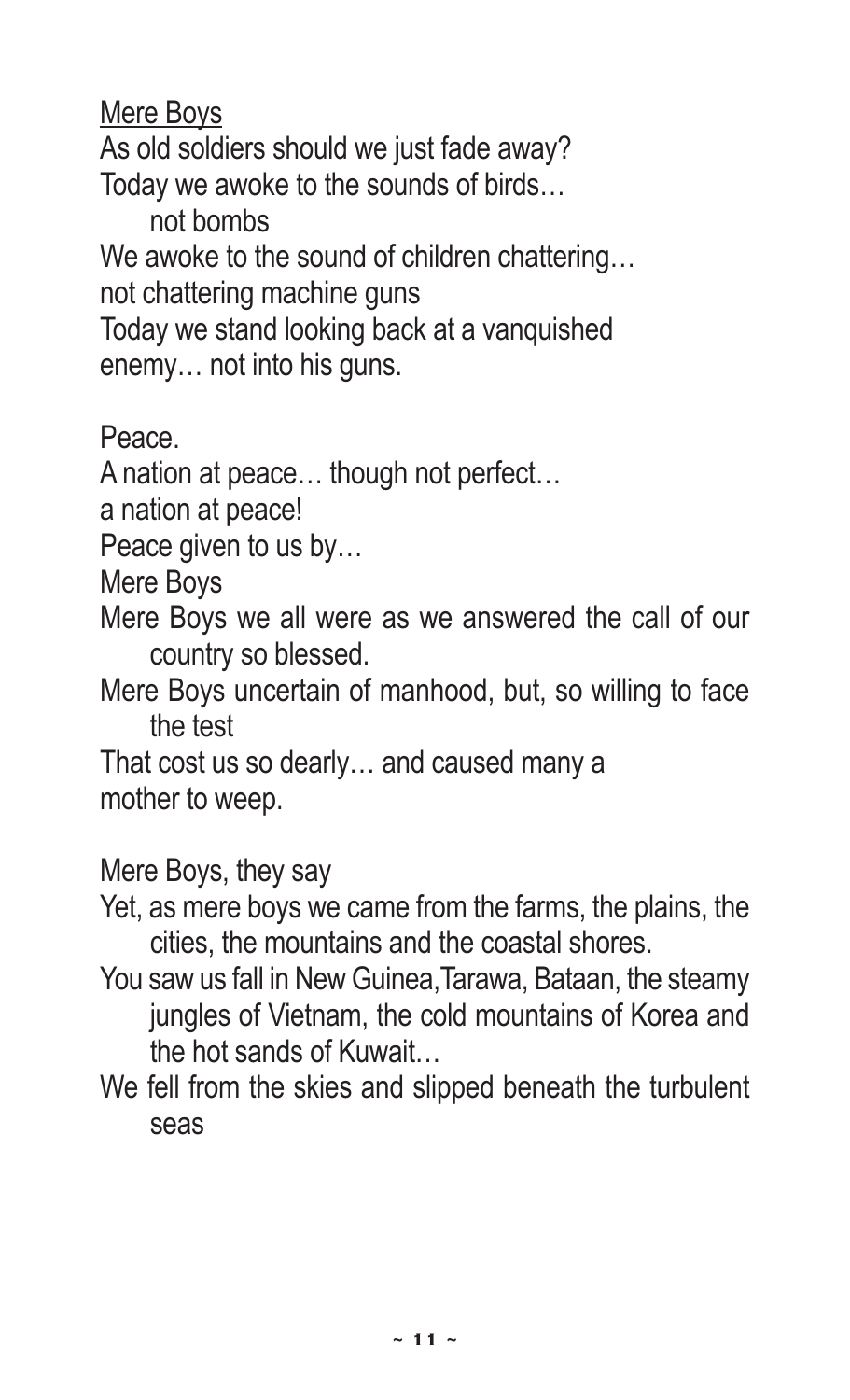Mere Boys?

Our boyhood was forever stripped away that day with the first desperate shot even though the price of a nation's freedom, our blood, we had to pay and pay and pay… still we marched away!

Now…

They call us mere old veterans.. Mere old men from an obscure past.

They pick out our wrongs and try to change our songs, that sent us marching away… so they can ignore the facts, that is was Mere Boys

Who paid the price.

- So they can speak their own dialects or worship in their own way or see their children's eyes open this very day.
- Yes, we are mere old veterans, who ask you all to not let this country at peace forget that indeed, among all those that sleep under the protective cover of hallowed sod from Normandy to Manila to Cho Chi to Tampa Bay,

Were mere Boys, that day.

Rev. Fred L Rich, Past Department Chaplain

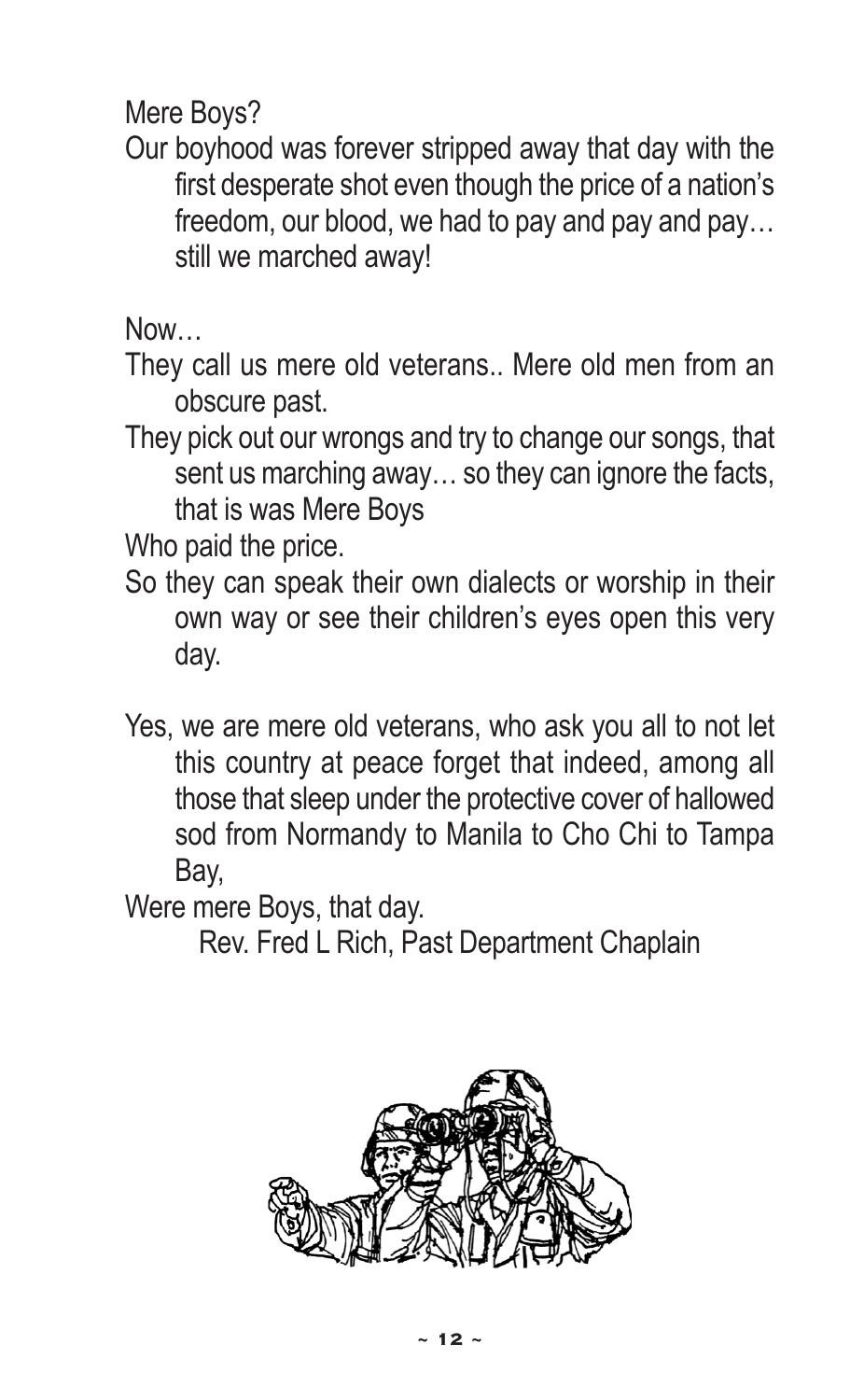#### Flag Folding

We fold from the stripes toward the stars, for whereas the stripes represent the thirteen original colonies, they are now embodied in the fifty sovereign states represented by the stars.

FIRST FOLD -A symbol of life

SECOND FOLD -A symbol of our belief in the eternal life

THIRD FOLD -Made in honor and remembrance of the veteran departing our ranks and who gave a portion of life for the defense of our country to attain peace throughout the world.

FOURTH FOLD -Represents our weaker nature; for as American citizens trusting in God, it is to Him we turn in times of peace as well as in times of war for His divine guidance.

FIFTH FOLD -A tribute to our country, for in the

words of Stephen Decatur, "Our country, in dealing

with other countries, may she always be right; but

she is still our country, right or wrong."

SIXTH FOLD -Stands for where our hearts lie. It is with our heart that we pledge allegiance to the flag of the United States of America, and to the republic for which it stands, one nation under God, indivisible, with liberty and justice for all.

SEVENTH FOLD -A tribute to our Armed Forces, for it is through the Armed Forces that we protect our country and our flag against all the enemies, whether they be found within or without the boundaries of our republic.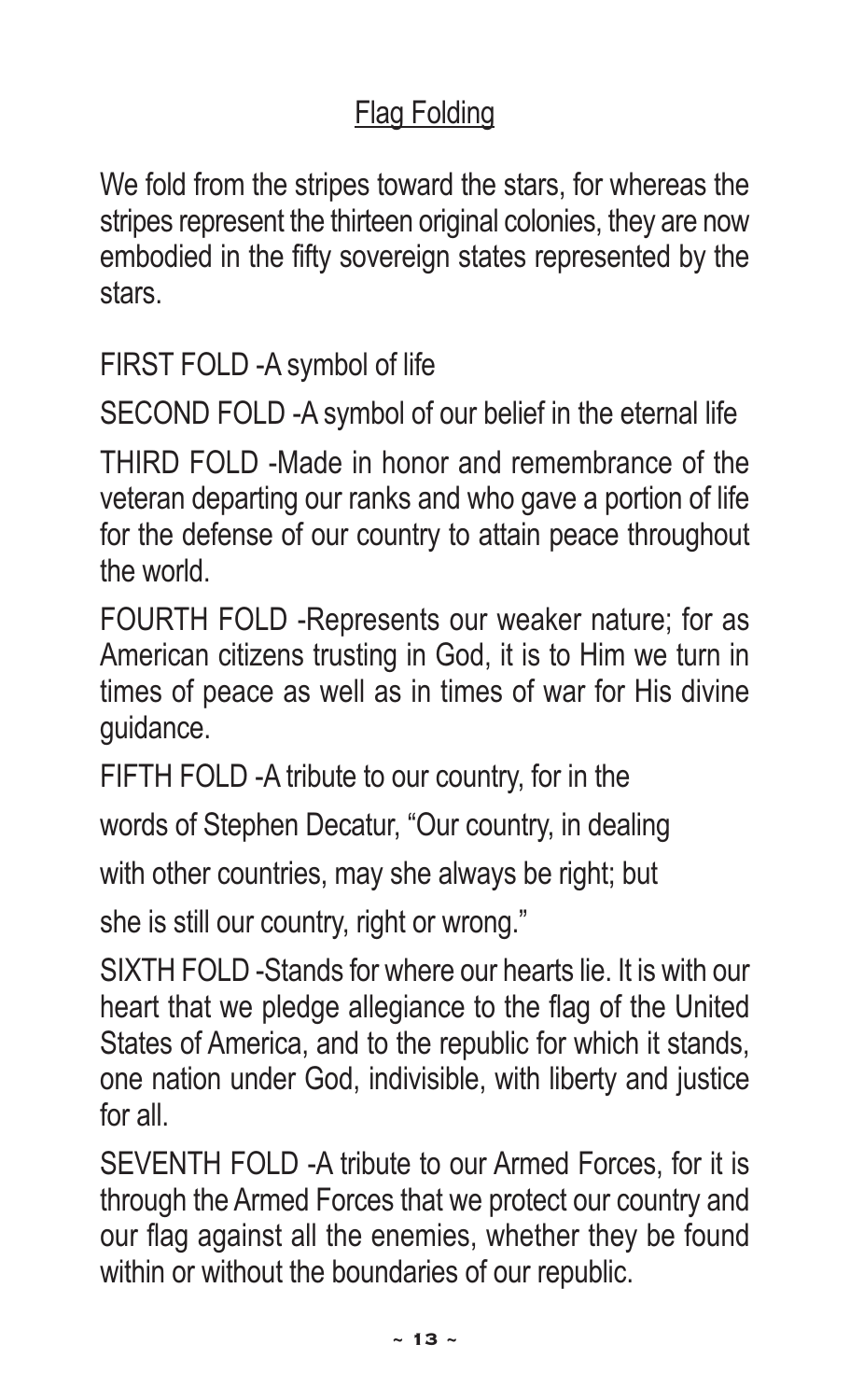EIGHTH FOLD -A tribute to the one who entered into the valley of the shadow of death, that we might see the light of day, and to honor mother, for whom

it flies on Mother's Day.

NINTH FOLD -Atribute to womanhood. It has been through their faith, love, loyalty and devotion that the character of the men and women who have made the country great have been molded.

TENTH FOLD -Atribute to father, for he, too, has given his sons and daughters for the defense of our country since he or she was first born.

ELEVENTH FOLD -in the eyes of Hebrew citizens, represents the lower portion of the seal of King David and King Solomon and glorifies, in their eyes, the god of Abraham, Isaac and Jacob.

TWELFTH FOLD -In the eyes of a Christian citizen, represents an emblem of eternity and glorifies, in their eyes, God the Father, the Son and the Holy Spirit.

When the flag is completely folded, the stars are uppermost, reminding us of our National motto, "In God We Trust."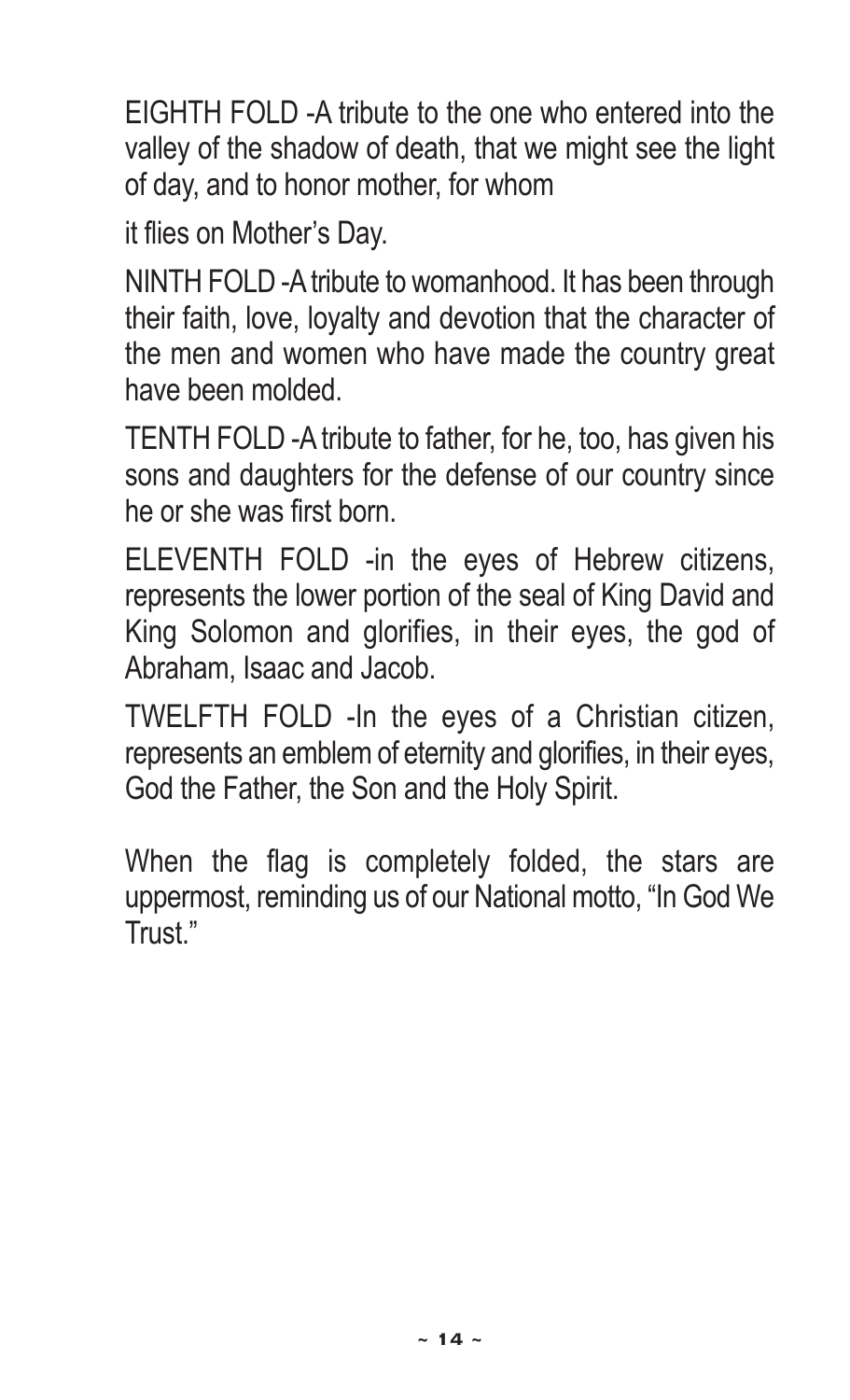Flag Prayer Almighty Father of us all;

Humbly we ask Thy blessing upon this symbol of our land, our homes, our liberties and especially we beseech Thee to open our eyes that we may more fully enshrine within our hearts the heritage which is ours. The values of our liberties, the glory of the symbol before which we bow in reverence only less than which we kneel to Thee. Suffer us all to pledge anew in our hearts what we pledge with our lips, an undying devotion to the flag which stands for the America we love. Amen

Richard Kline, Chaplain Post 64

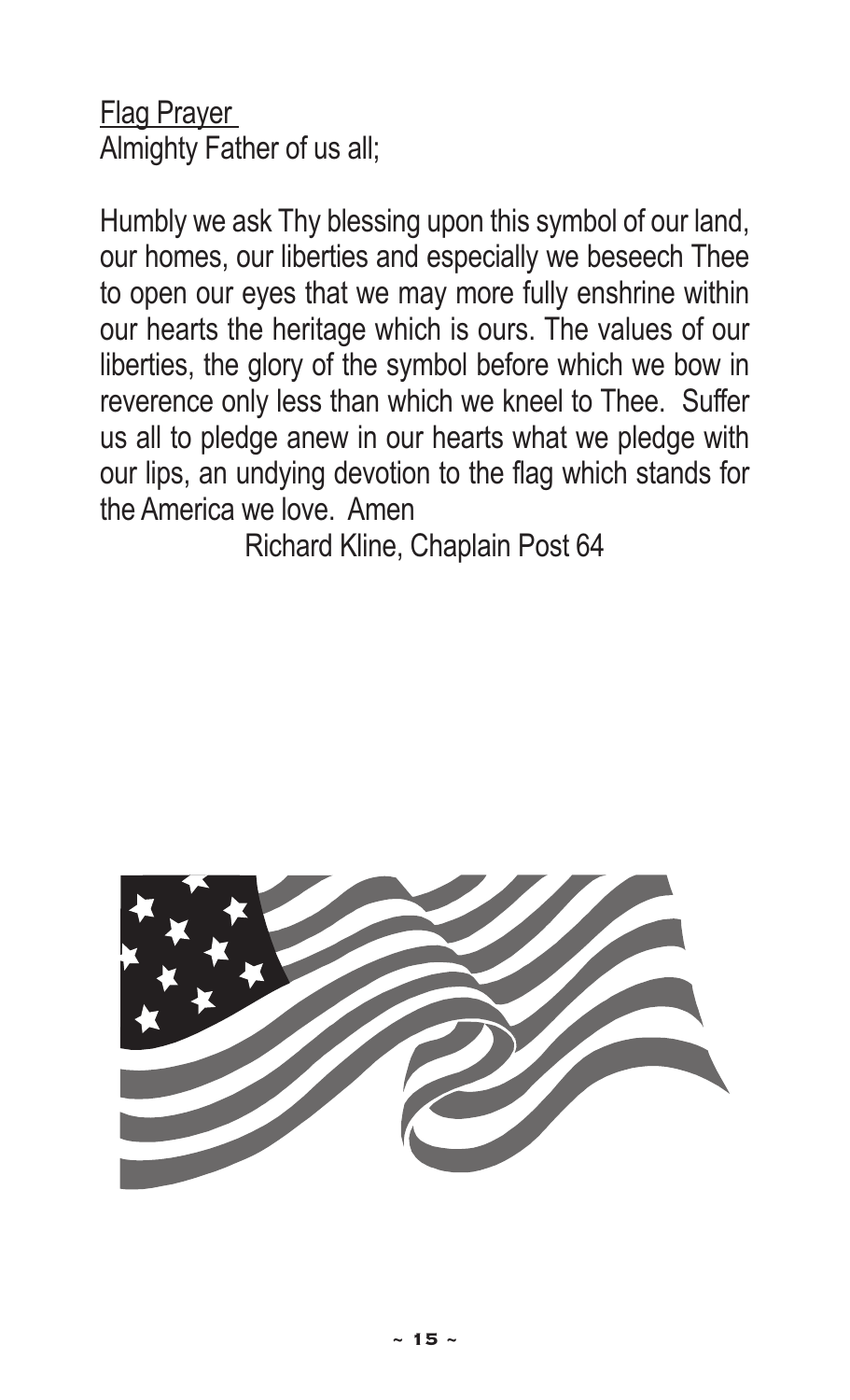Flander's Field

In Flander's Field the poppies blow Between the crosses, row on row, That mark our place; and in the sky The larks, still bravely singing, fly Scarce heard amid the guns below.

We are the dead. Short days ago We lived, felt dawn, saw sunset glow, Loved, and were loved, and now we lie In Flander's Field.

Take up our quarrel with the foe; To you from failing hands we throw The torch, be yours to hold it high. If ye break faith with us who die We shall not sleep, though poppies grow In Flanders Field.

John Macrae (1872-1918)

Rest ye in peace, ye Flander's dead. The fight that ye so bravely led We've taken up and we will keep True faith with you who lie asleep With each a cross to mark his bed, In Flander's Field

Fear not that ye have died for naught, The torch ye threw to us we caught. Ten million hands will hold it high, And freedom's light shall never die. We've learned the lesson that ye taught In Flander's Field.

R. W.Lillard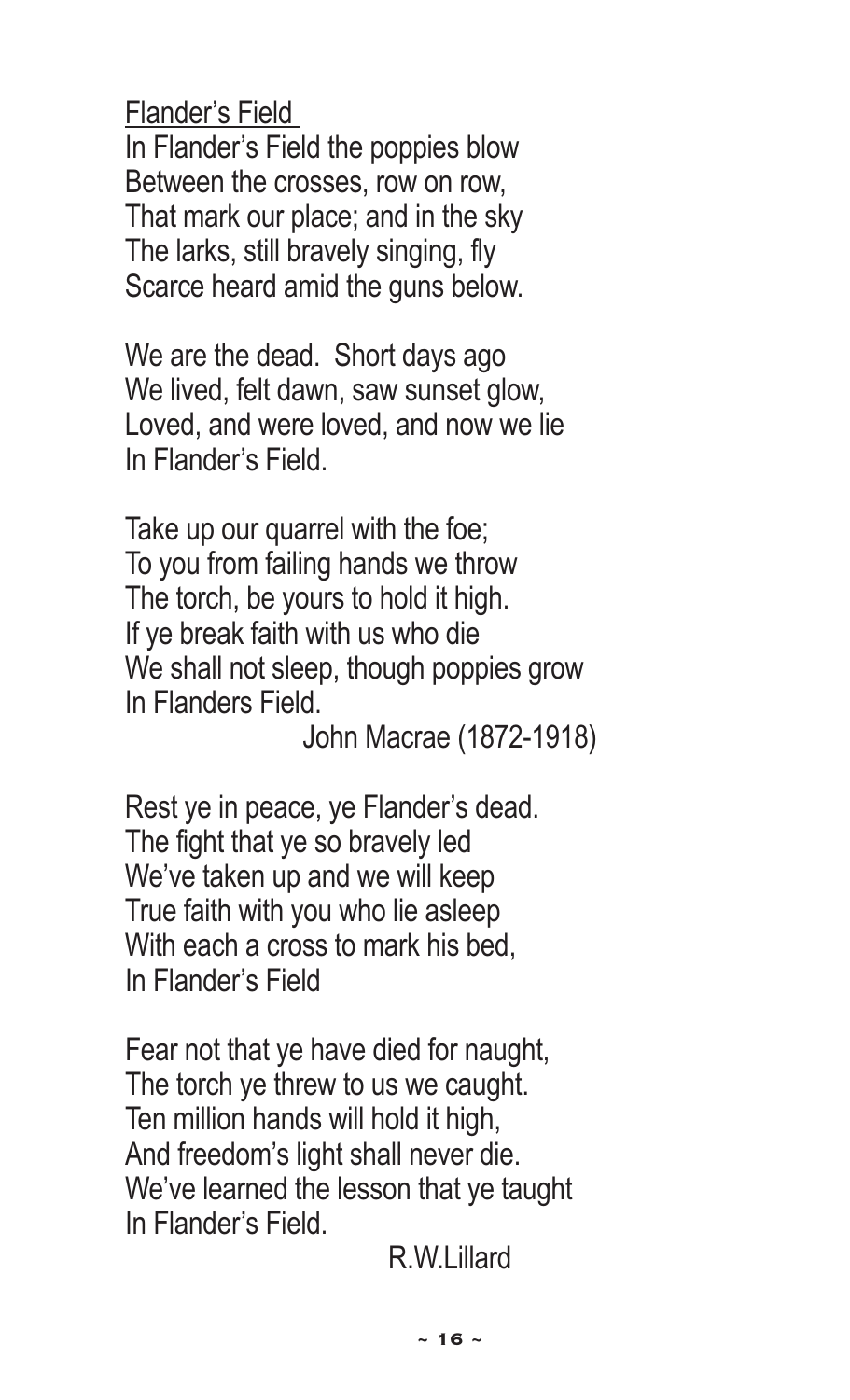#### Four Chaplains

#### Prayer

Gracious Lord, we ask your blessing upon this gathering. We join together as people of many faiths. We join together as people of different experiences and backgrounds. Yet, we have all come to this sanctuary to share in this time of worship. Catho-lics, Jews and Protestants – we come together in the house of the Lord to worship, to praise your name, to thank you for your constant presence in our lives. And, we come together to honor four men

–men who had gone to war as chaplains – to be the human touch of your love and caring among troops called upon to risk their lives for their country. We honor four chaplains who know how to love their neighbors as themselves. WE are thankful for the lesson they give to the generations – a lesson of self-sacrifice; a lesson of true brotherhood. With thankfulness, we ask your blessing upon the souls of Clark Polin and Alexander Goode, of John Washington and George Fox. We pray also for the souls of the men who joined these chaplains in death that February day many years ago. More than 600 men saw the end of their hopes and dreams that icy morning in the effort to sustain the hopes and dreams of their families at home. May our hearts feel a special kinship today with those who were aboard the Dorchester when is was hit by

a torpedo… and yet who live and remember the experience, and the loss. WE know they must recall the morning with sadness which has remained with them through the decades.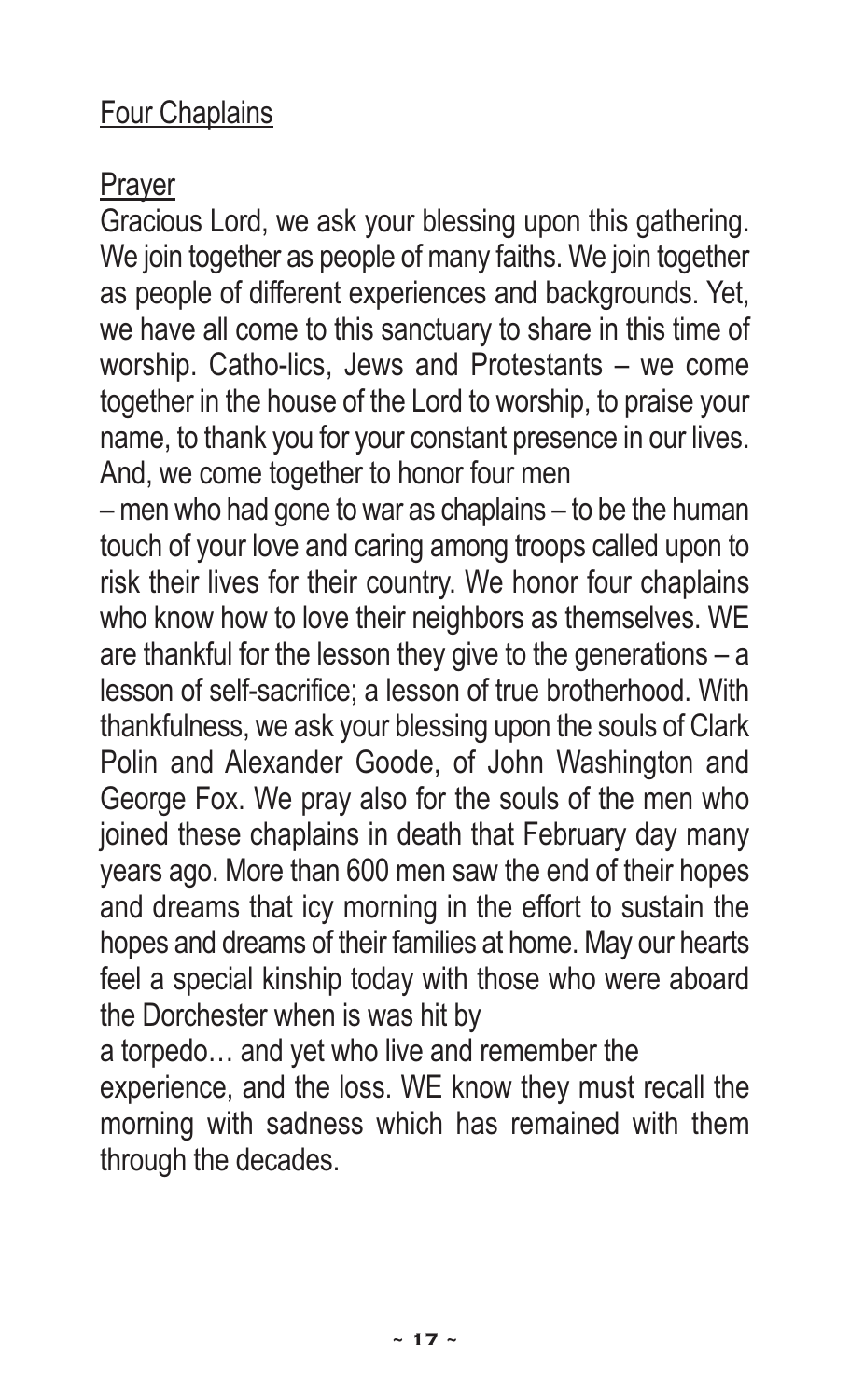#### Prayer

Lord, we know the story we remember today is just one fine example of the many times men and women have sacrificed themselves for others. And, we know this story is one among many examples of true brotherhood. Yet, we single out and hold it before us as a reminder that all persons – of all faiths and colors and creeds – are capable of showing such courage and such compassion. Such has been true of so many who have served in all branches of service, in time of war and peace. Such has been true throughout the generations. Help us to see, even today, the times that we might stand up for that which is most important and to do so with more concern for others than for ourselves. Help us to recognize the times when we might overlook the insignificant differences between people, and respond to the needs of someone just because he or she is a person in need. Forgive us for those times in which we participate in the freedoms of our land, yet fail to honor the rights of all Americans. Help us to learn how to show justice in our lives, to love mercy in our relationship with others and to walk humbly with you at all times. Thank you, Lord, for watching over us and comforting us in grief. May we also feel your presence in the joy of celebrating your love – as it shines through the human spirit of the four chaplains we remember today; as it shines through all who truly love justice and peace. May all who are present at this service gain wisdom and compassion from worshipping together this day. Amen.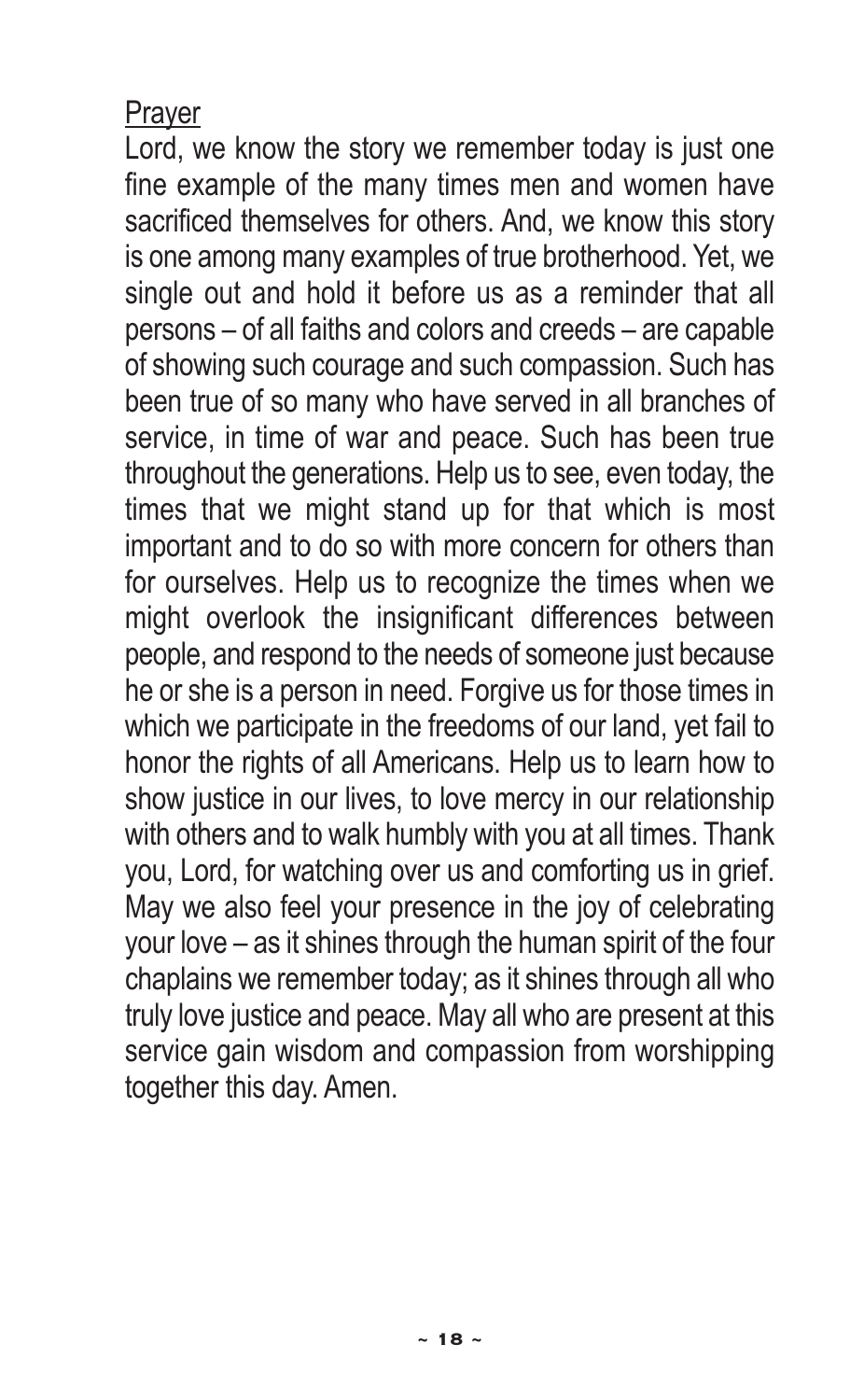O Lord, We thank you for the great love shown by the Four Chaplains we remember and honor today. May their sacrifice become the inspiration we need as we go forward to the task of serving you and our country. May your will be done in all of our efforts. We pray in your holy name. Amen Author Unknown

#### **Invocations**

Father of love, understanding and compassion, we bow in reverence to thank you for the many blessings you have bestowed upon us in our endeavor to work toward a better community, state and nation through The American Legion. We ask that you guide us, as leaders of the Post this evening, so that we may be productive in our discussions and votes toward our goal of service to thee, our members, community and nation. We know if we follow your direction we can do no wrong. We ask this of you for God and country. Amen

Carey A. Perrell, Post 155

Heavenly Father, Thank you Lord for this wonderful day. Be with us in all our walks of life. Let us be attentive to all who join in this ceremony. Let us remember all our service men and women who gave the ultimate sacrifice and also for those who are still suffering in hospitals, nursing homes and personal dwellings. Guide us how to help them, we ask this in Your name. Amen

Sydney J. Barber, Post 334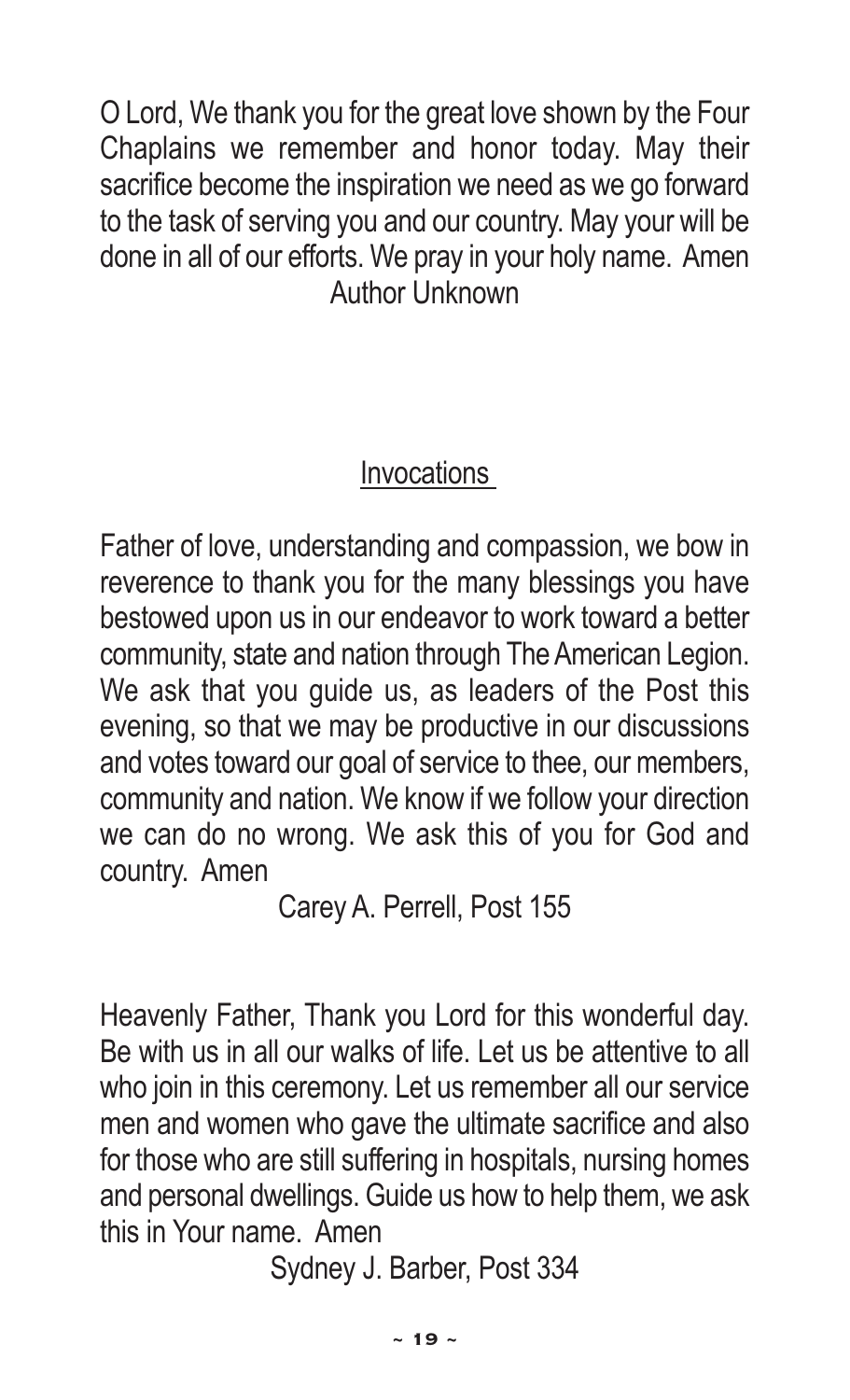O Lord, It is with humble hearts that we come together this day to remember that event of when the bravery and courage of those who were there that day became the bulwark of our defense against tyranny and aggression. For those of us here today who enjoy the freedoms they preserved for us. Help us to consecrate our lives to maintain the liberties they fought and died for. In Your name, O Lord, we pray. Amen.

Dick Ebersole, Post 273

Our Gracious Heavenly Father, You have created us, You know our hearts and have made known Your love for us and Your desire for our lives to be submitted to You. As we proceed the affairs of TheAmerican Legion we ask that you direct our minds, uplift our spirits and give us the assurance of Your presence in this gathering. Grant us awareness of Your will in our lives and the faithful execution of the affairs of The American Legion. Bless our time together and the business of this meeting. We ask these things in Your holy name. Amen.

Roger C. Perkins, Chaplain Post 25

Our Father, with hearts humble, with the sense of our responsibility, we give you thanks for all our comrades who have lain down their lives in the service of our country. Amen

Mac Quarrie, Post 1388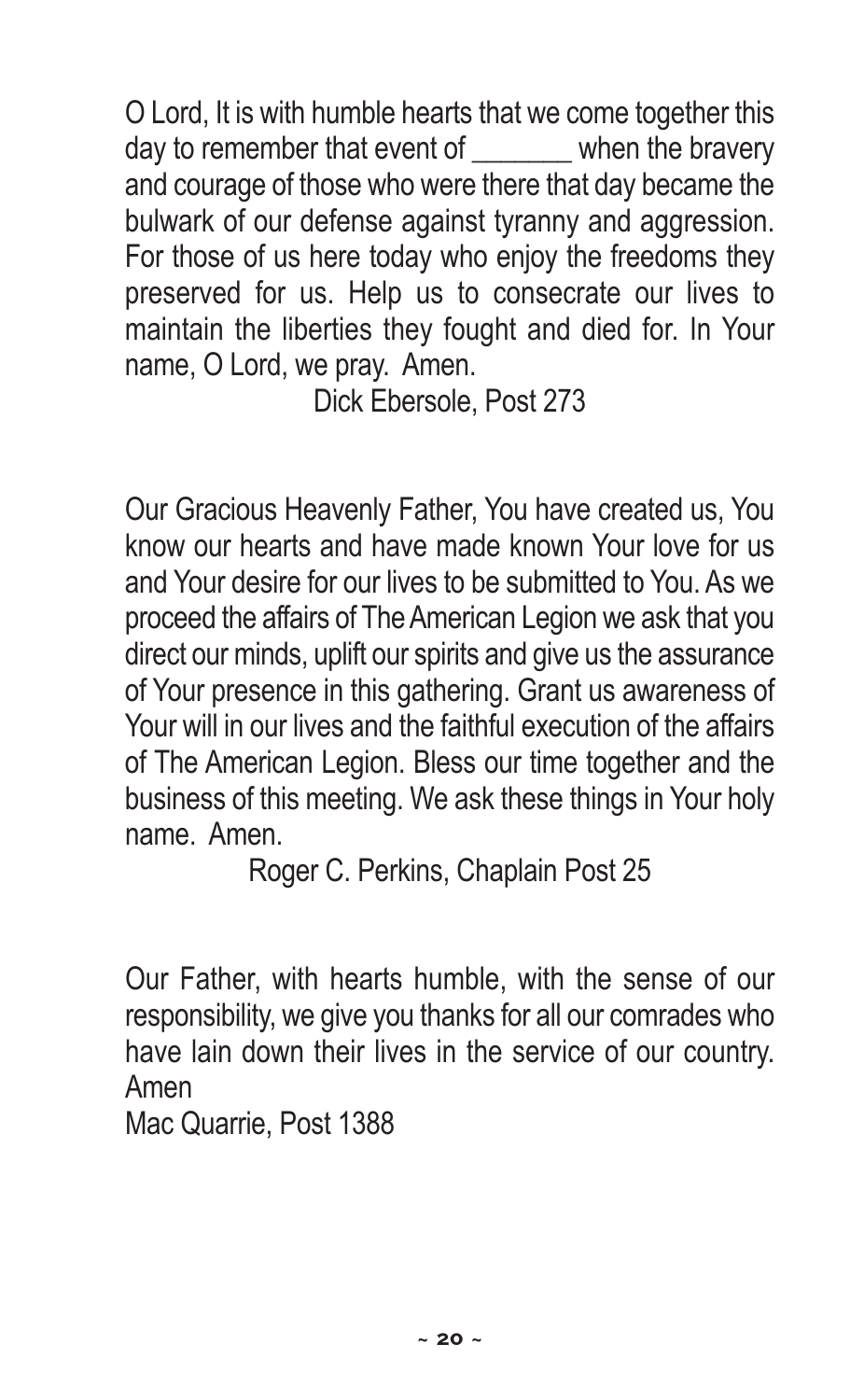Our Heavenly Father, we thank you for the opportunity to meet once again as members of The American Legion family. We pray for Your guidance during this meeting and may you guide our hearts and minds with your wisdom and love. Keep us alert to our opportunities and responsibilities as members of this great organization and make us deserving of the freedom handed down to our generation by those who sacrificed so much in the past and finally, Heavenly Father, May all that is said and done in this hour reflect credit upon us, our community, our organization and our nation. We ask this in Your holy name, dear Father. Amen

Reverend R. McIntire, Post 19

#### POW/MIA

Heavenly Father, The table is set in our Post home in memory of our brothers who answered the call of You, dear Lord, against the tyranny of mankind. We ask You send them understanding, love, hope and a realization that we of The American Legion have not forgotten them and continue to work for their accounting and return. Amen.

Fred Rich, Past Department Chaplain, Post 147

Heavenly Father, Creator of us all, we ask:

For our brothers forever missing – May they reside in your kingdom.

- For our brother still held in captivity May your light of truth guide them and keep them whole
- For the families waiting for resolve May they understand and find your inner peace.
- These things we ask in your name. Amen Fred L. Rich, Past Department Chaplain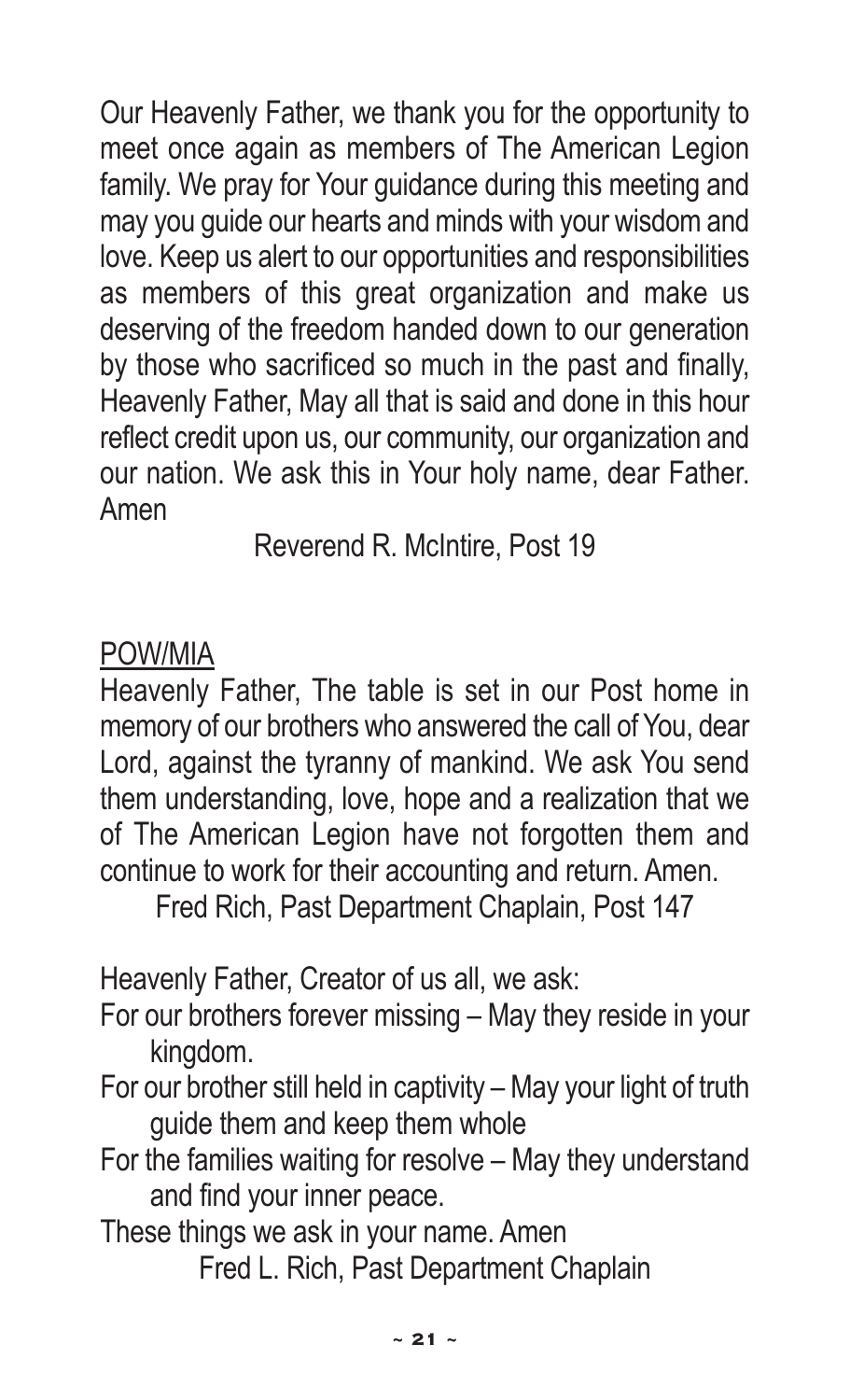#### Sailor's Prayer

Heavenly Father: Bring on the pilot, cast off the line; Wait for the flooding tide. Haul up the anchor, Lay off the shore, Open the topsails wide. Make fast the hatches, cargo secure,

Close up the wind to lea, Slide from the harbor, let out the log, Make for the open sea.

Hold tight the rigging, stand by the bridge, Ride on the surging foam, Until the vessel, voyage completed, Turns again, bound for home.

I am the vessel, mine is that ship. Buffeting through life's gales. Hope is the steerage, faith is the hull, Charity firms my sails.

When on the shoreline, God check my log, Looks at my manifest; Pray that his mercy grants me safe harbor, Laying my sails to rest. Thank you God.

Author Unknown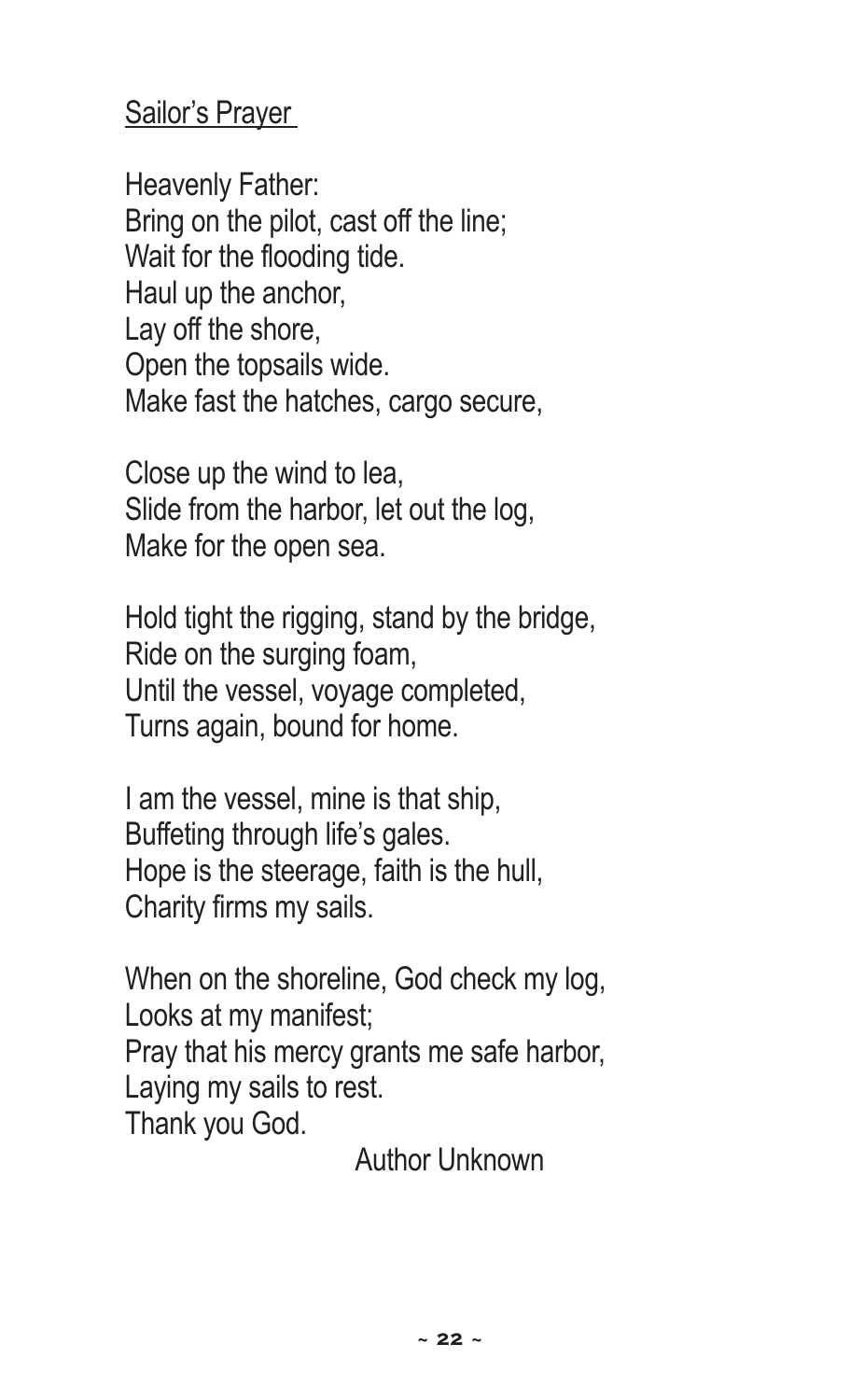#### Sailor's Poem

The Sea of Life Here upon Life's sea I flounder, Besieged by day and night Yet none to save me from this straight, Unless it be God's might.

So his good helmsman guides me through Those hidden treacherous shoals This good captain of my life's ship The savior of men's souls.

And when the winds and tempest rage, And it seems my ship will sink His mighty hand doth quell the sea And save me from the brink.

Even tho I'm helpless, With broken mast and tattered sail The breath of God will see me through, His word will never fail.

Thus with God's love I'm tended, All through the darkest night Until I'm safely in his port And anchored in his sight. Stephen R. Johns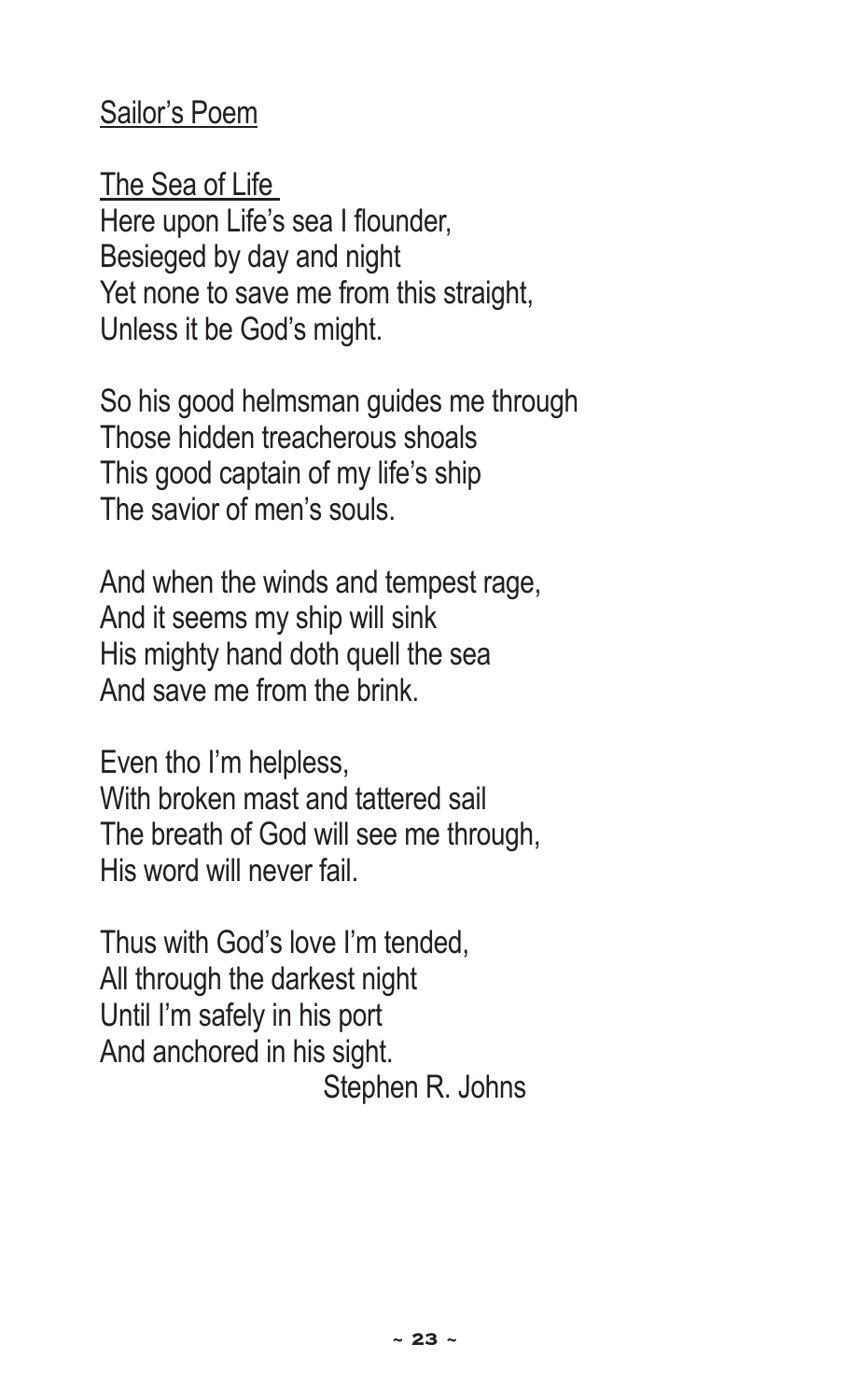Prayer

We come to You this day, O Lord, to ask Your blessings and healing graces for **Wour faithful servant.** Let him/her continue to grow day by day with new strength and a greater awareness that You are with him/her throughout this difficult and painful period of his/her life. Lord, we ask that You restore to health this seriously ill comrade and veteran so that theymay continue to serve You and provide testimony to Your love and healing powers. Amen Dick Ebersole, Post 273

#### Prayer

Heavenly Father: We thank You for Your lovely daughter/son \_\_\_\_\_\_\_\_ . We thank You Father for seeing healthy and whole as she/he was originally created. We thank You for the message of showing that we love and care for Your daughter/ son as we would love our own. We thank You Father for the love, support and continued prayers of thanksgiving. We thank You Father for all things and the lessons they bring. For we know that it is Your will and promise that we are created in Your image, whole and perfect. Thank You God for all these things and more. We know that your loving light shines upon us all today and forever; For in that light there is no fear, only love and remembrance of Your word. Amen. Author Unknown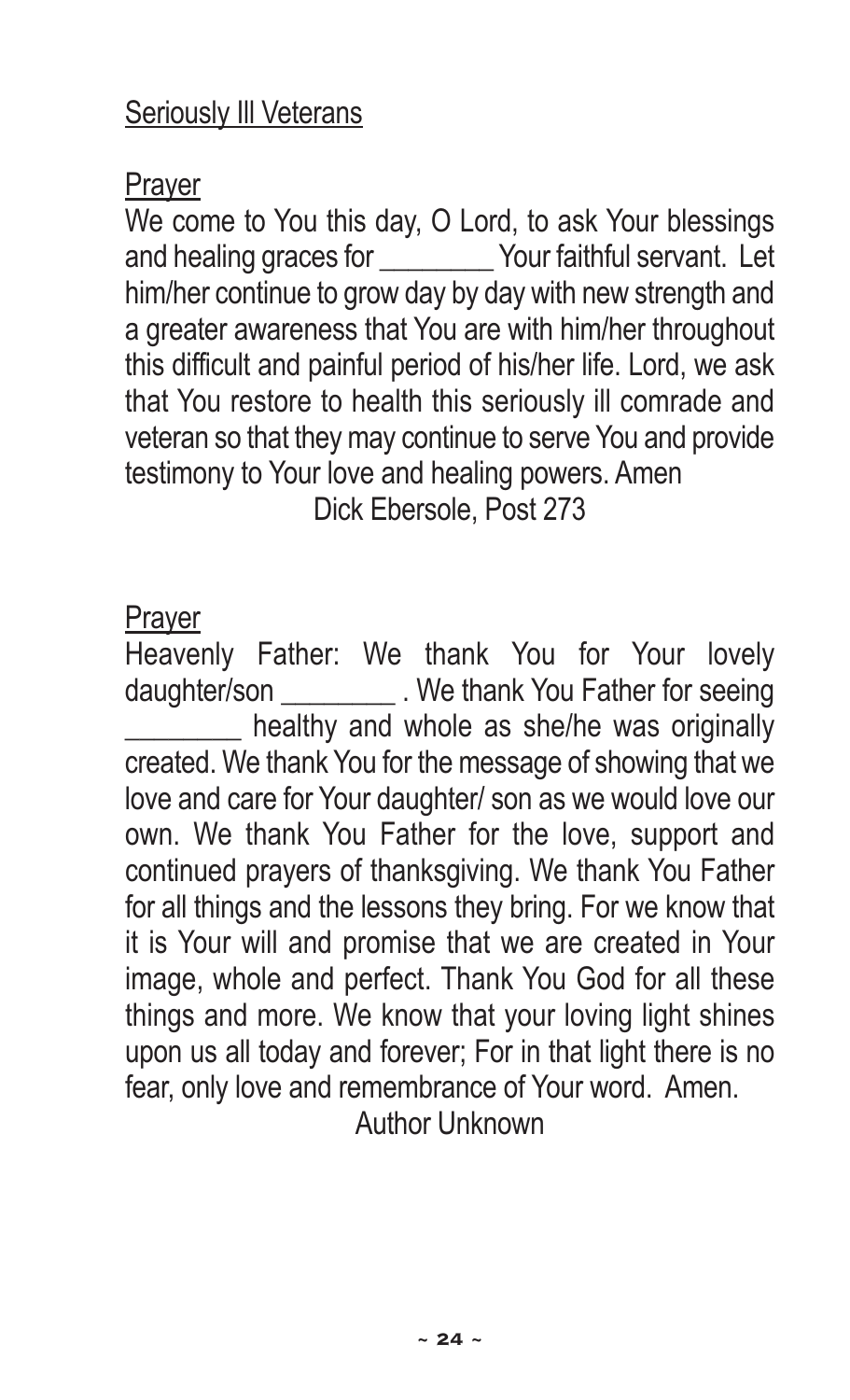Table Graces

OLord, creator of allmankind, bless u s and the food we are about to use and keep us ever mindful of the needs of others. Also, grant that we may feast in paradise with Thee. Amen. Mac Quarrie, Post 138

Bless you, O Lord God, King of the universe. You bring forth food from the earth and sustain all your creatures with goodness, mercy and grace. Blessed are You who give food to all. Amen (Jewish)

Bless, O Lord, this food to our use and us to your service and keep us ever mindful of the needs of others. Amen (Protestant)

Bless us, O Lord, and these Thy gifts which we are about to receive fromThy bounty, through Christ our Lord,Amen. (Catholic)

Be present at our table, Lord, be here and everywhere adored. These creatures bless and grant that we may feast in paradise with thee. Amen. (Methodist)

O Great Spirit, we humble beings give thanks and praise to you our father for the greatness of your land to feed your people. Amen. (Native American)

Dear Heavenly Father, we thank you for the bounty we are about to receive. May it nourish our bodies the way Your love nourishes our souls and we ask a special blessing on the loving hands that prepared it. We ask this in your holy name. Amen

Rev. Robert "Mac" McIntire, Post 19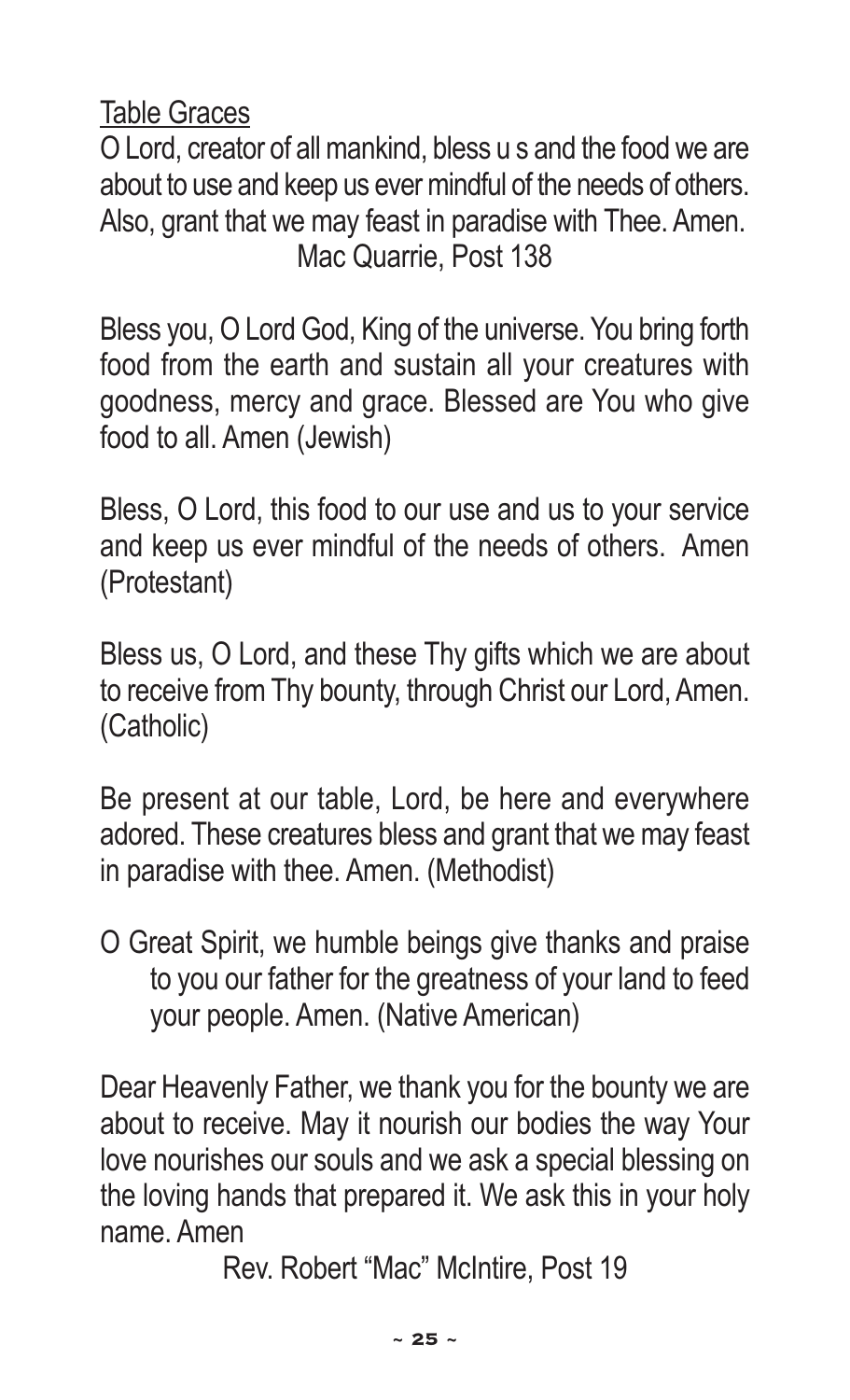#### Psalm 23

The Lord is my shepherd, I shall not want. He maketh me to lie down in green pastures, He leadeth me beside the still waters. He restoreth my soul, He leadeth me in the paths of righteousness for His name's sake. Yea, though I walk through the valley of the shadow of death I will fear no evil for Thou art with me. Thou preparest a table before me in the presence of mine enemies, Thou anointest my head with oil, my cup runneth over. Surely goodness and mercy shall follow me all the days of my life and I will dwell in the house of the Lord forever. Amen.

#### The Lord's Prayer

Our Father, who art in heaven, hallowed be they name. Thy kingdom come, Thy will be done on earth as it is in heaven. Give us this day our daily bread and forgive us our debts as we forgive our debtors, and lead us not into temptation, but deliver us from evil. For Thine is the kingdom, the power, and the glory, forever. Amen

Prayer of Protection The light of God surrounds us; The love of God enfolds us; The power of God protects us; The presence of God watches over us; Wherever we are, God is, and all is well. Amen.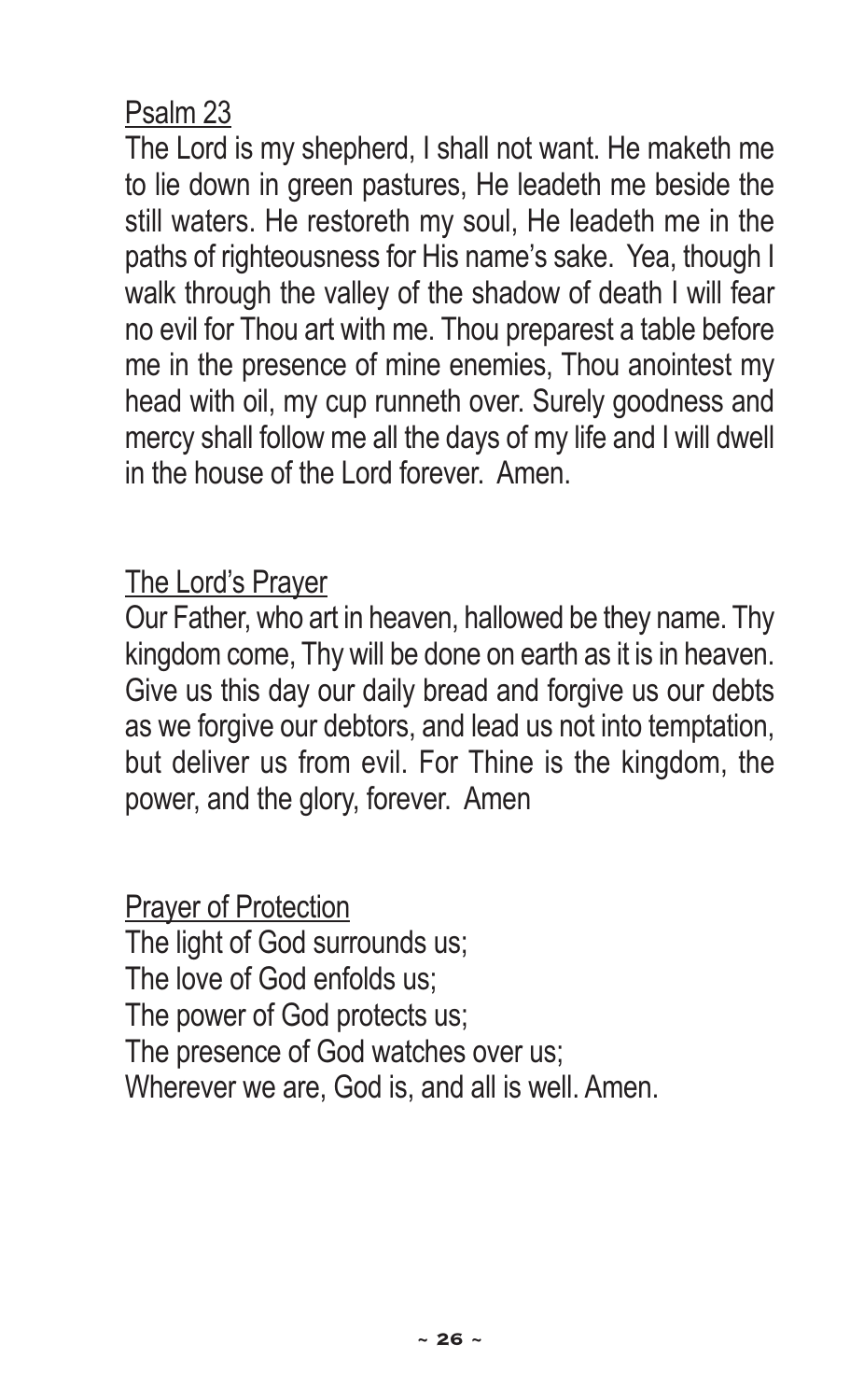#### Washington's Prayer for the United States of America

We make our earnest prayer that Thou will keep the United States in Thy holy protection. That Thou will incline the hearts of the citizens to cultivate a spirit of subordination and obedience to government, and entertain a brotherly affection in love for one another and for their fellow citizens of the United States at large. And, finally, that Thou will most graciously be pleased to dispose us all to do justice, to love mercy and demean ourselves with that charity, humility and pacific temper of mind which were the characteristics of the divine author of our blessed religion, without a humble imitation of whose example in these things we can never hope to be a happy nation. Grant our supplication, we beseech Thee, through our Lord. Amen.

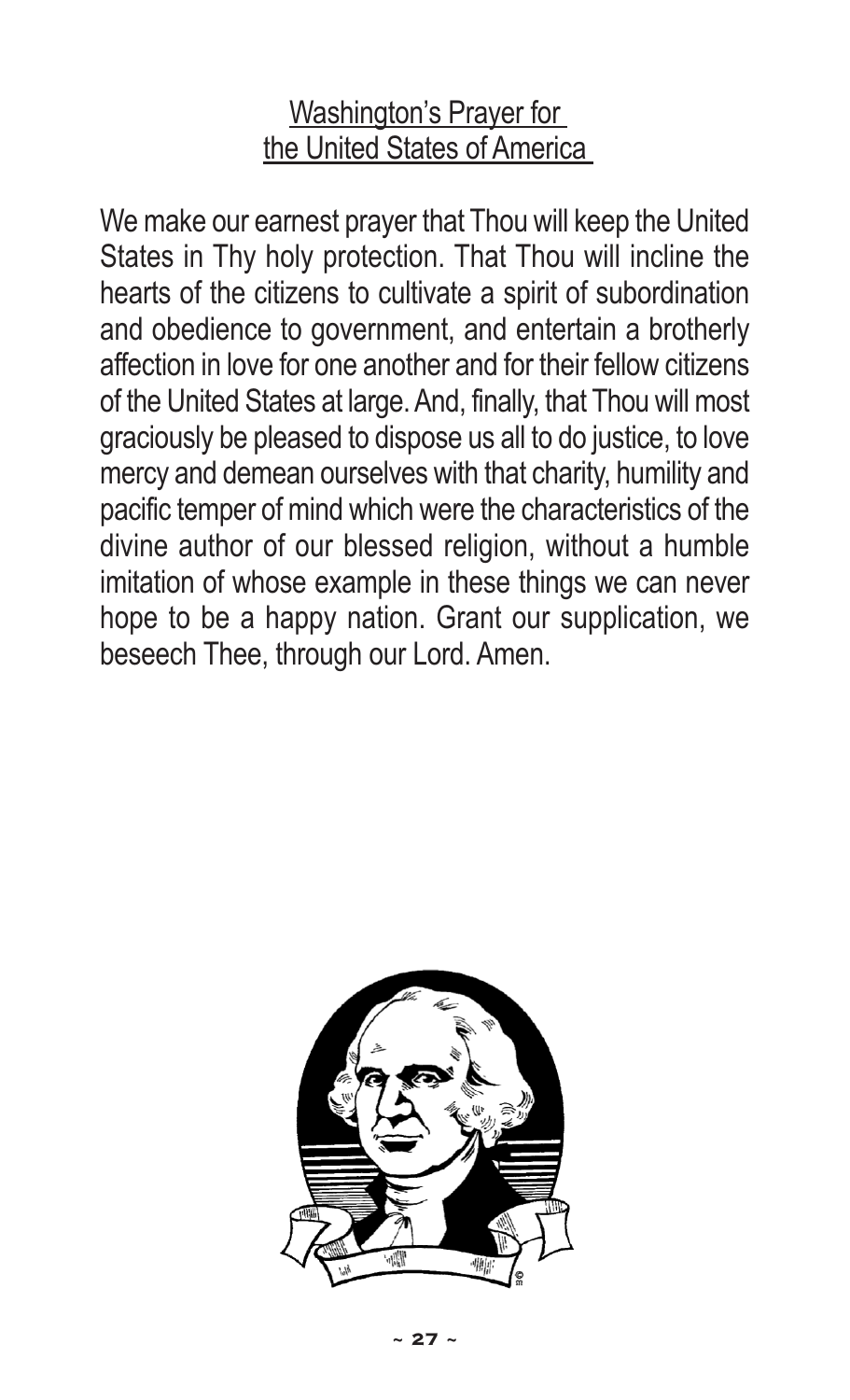#### Inspiration for Chaplains

Almighty Lord of all the earth, look down on us as we ask and pray and thank You each in our own way. Give us strength to honor You. Let our knowledge of You be our guide to living and dying with the faith, hope and love You have bestowed upon us. As chaplains, teach us to be tolerant and understanding of each other, knowing that we can not get to the kingdom of heaven on the same highway. Bless our families and communities with the faith and understanding we all need to continue on the road of life until we return to Your home. Guide us through this day and all days that You grant us to do your work. Amen.

Betty Brooks, Post 4

My Hill to Climb This hill is mine alone to climb Where I fail or brightly shine And I can only my best try.

Each fateful step will lead the way To sweet success or dark dismay, So heaven help me in my quest To bring out my very best at Being a Legionnaire's Chaplain today. Catherine Janssen Irwin

Galations 6:9 Let us not grow tired of doing good, for in due time we shall reap our harvest if we do not give up.